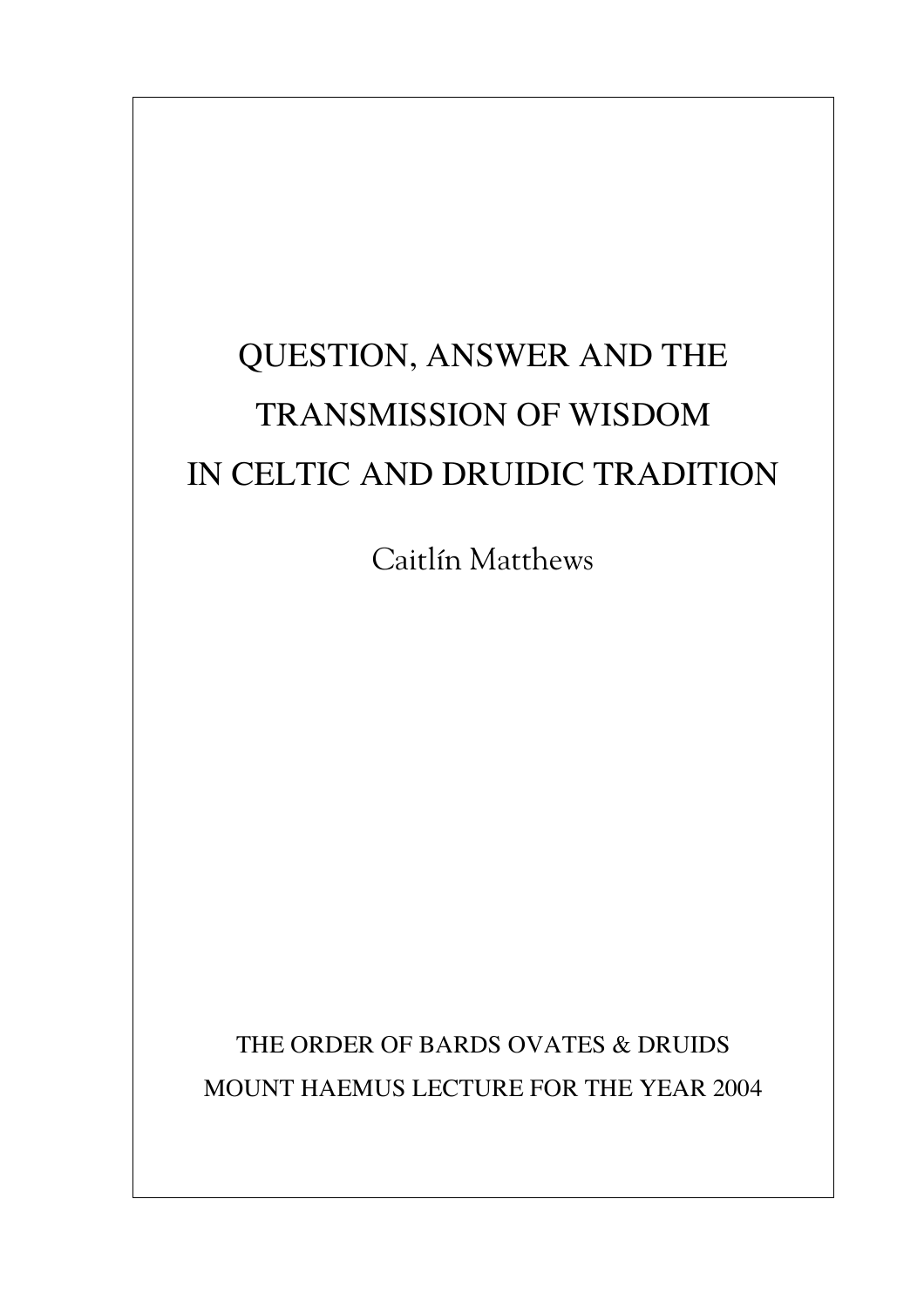# THE MOUNT HAEMUS AWARD

**There was already the Bond or circle of Druid fellowship between them, called the Caw, and companions of these several bodies founded the present-day Mount Haemus Grove in 1245.**

**Now Mount Haemus is a real mountain in the Balkans, and either this or another of the same name was the classical prison of the winds. … The Aeolian isles off Sicily are also, however, given for this windy prison. It was, whatever the location, the allegorical name for powerful inspiration which lurked beneath the surface.**

Ross Nichols, *The Book of Druidry*

**As for the Mount Haemus Grove of 1245, I am simply baffled. The only historical connection between Druidry and Mount Haemus that I can discover comes from the mideighteenth century, when William Stukeley wrote letters describing himself as 'a Druid of the Grove of Mount Haemus'. All that he meant by this was that he was one of a group of friends who met at his house on a hill in the Highgate area near London which, because of its windy position, was nicknamed by them after the mountain in Greek mythology which was the home of the winds. His letters were published in the nineteenth century, and may somehow have become the basis for a myth involving the Middle Ages and John Aubrey.**

Ronald Hutton, First Mt Haemus Lecture

Recognising the vital part that history plays within Druidry, and thanks to the generosity of the Order's patroness, the Order is now able to grant a substantial award for original research in Druidism, with particular emphasis on historical research. We have called this scholarship the Mount Haemus Award, after the apocryphal Druid grove of Mt Haemus that was said to have been established near Oxford in 1245.

Philip Carr-Gomm Chosen Chief The Order of Bards Ovates & Druids Alban Eilir 2005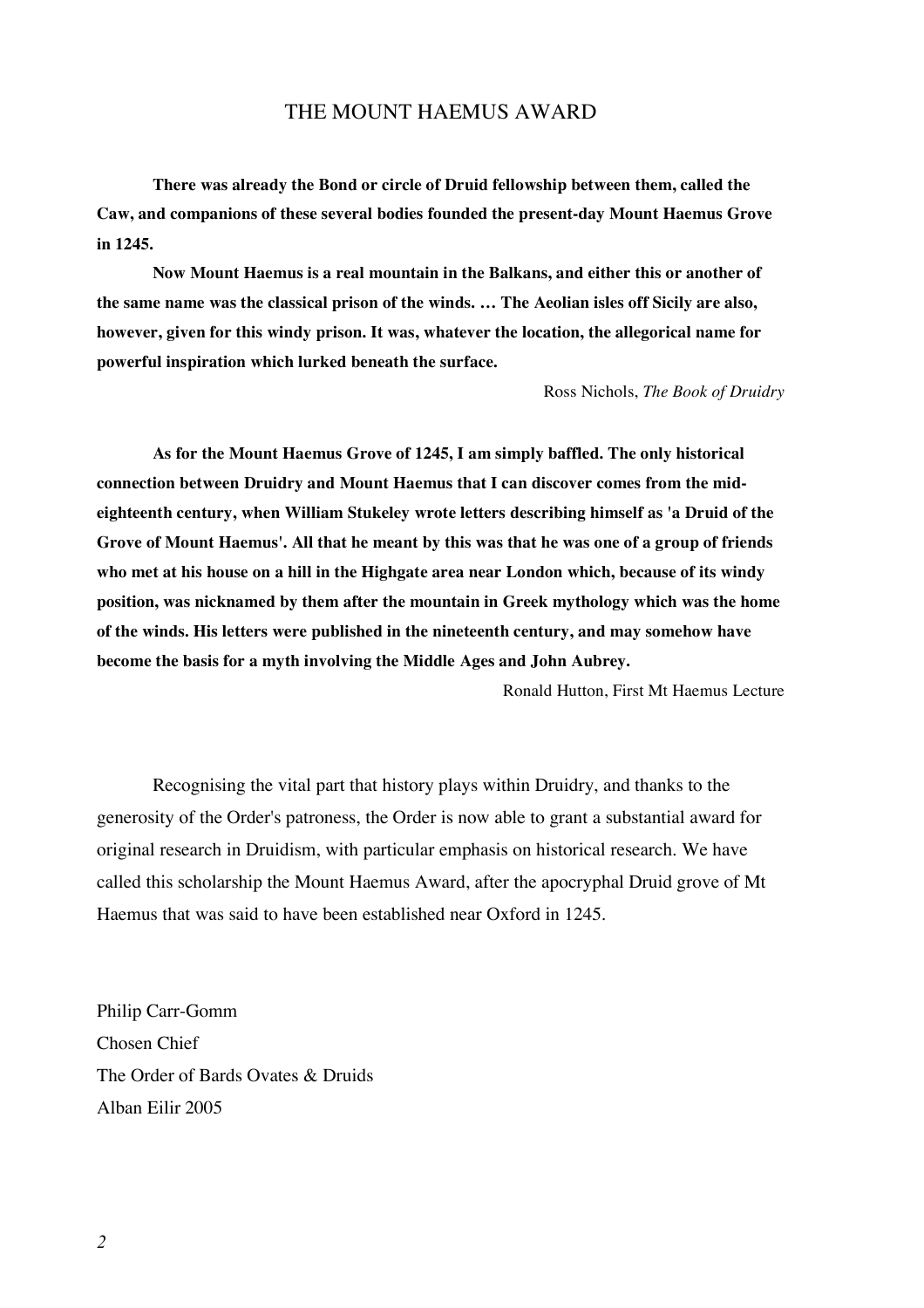# QUESTION, ANSWER AND THE TRANSMISSION OF WISDOM IN CELTIC AND DRUIDIC **TRADITION**

Caitlín Matthews

'Do not depart For want of questioning.' *Ymddiddian Merlin i Gwenddydd*

'Vísvakarman, the World-Maker, created and set in order and knows all forms, all worlds, who all alone gave names to the gods, he is the one to whom all other creatures come to ask

questions.'

*Rig Veda*

#### AN ORAL HERITAGE

The asking of questions and the giving of answers remains one of the most primal means of teaching and of learning knowledge. Questions arise from the place of our dark, needful ignorance: answers shed the relief of light into that darkness. Darkness and light, ignorance and knowledge, are the eternal poles of our forgetfulness and our recollection.

Socrates, in Plato's *Phaedo*, tells us: 'What we call learning is really just recollection...what we recollect now we must have learned at some time before, which is impossible unless our souls existed somewhere before they entered human shape' When asked about how that theory is proved, Socrates cites what happens when people are asked questions. 'If the question is put in the right way they can give a perfectly correct answer, which they could not possibly do unless they had some knowledge and a proper grasp of the subject. (1.)

The major tool for the recovery of knowledge is the question. Questions fire across the synaptic gap, creating a pathway down which knowledge can be recovered and transmitted. I believe that this is why the Celtic traditions, in common with many other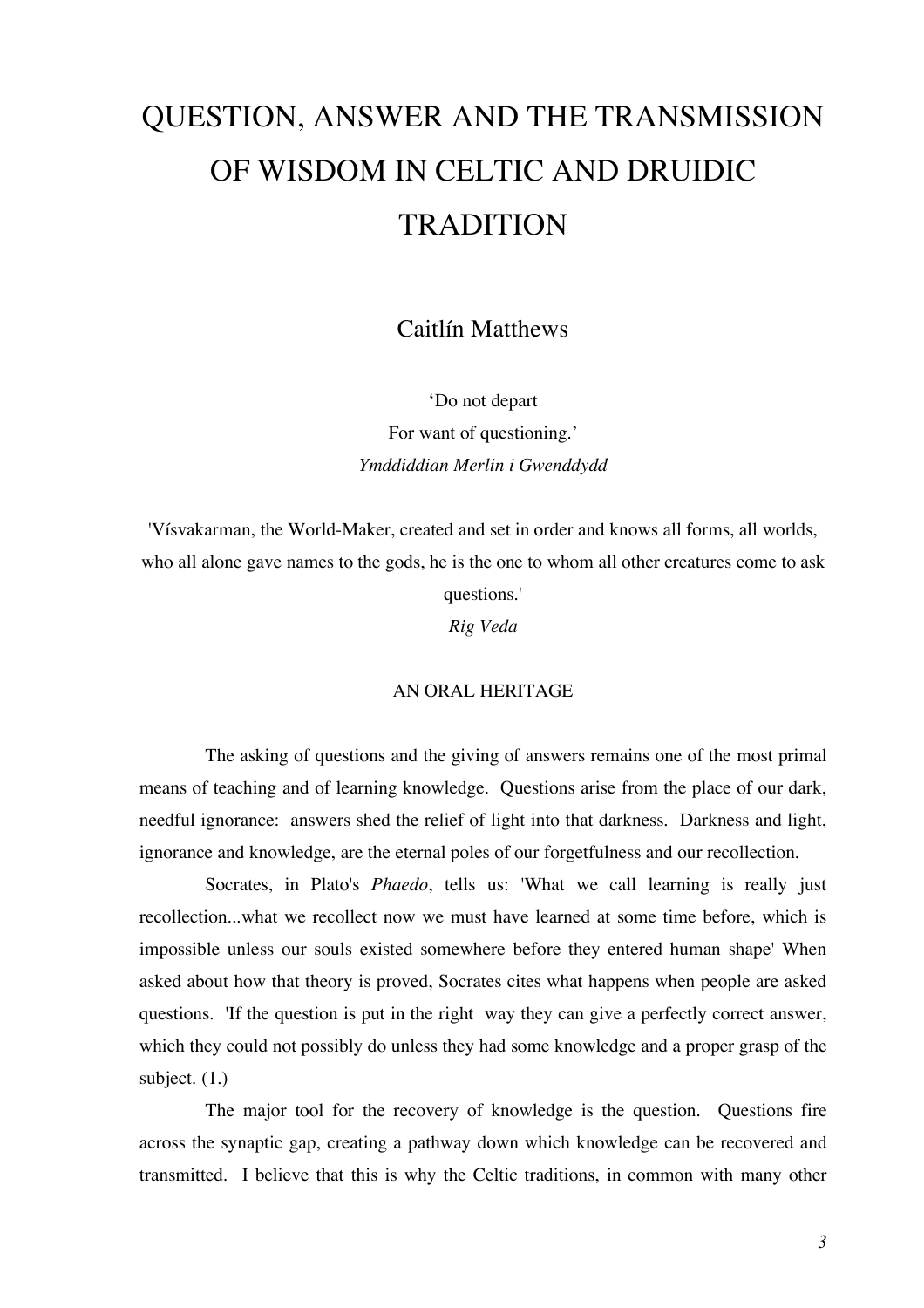spiritual paths, honours the question so highly as the tool of all learning. It is my contention that druidic training used the question and answer as the primary means of learning and that all oral transmission came through this route.

The central importance of orality in the druidic tradition is a strong argument in favour of the question and answer as a primary learning tool. We know that the druids could read, write and speak in other languages, but that they chose not to write down their own teachings. Writing of the Gaulish druids, Caesar writes,

'The Druids believe that their religion forbids them to commit their teachings to writing, although for most other purposes, such as public and private accounts, the Gauls use the Greek alphabet. But I imagine that this rule was originally establish for other reasons - because they did not want their doctrine to become public property, and in order to prevent their pupils from relying on the written word and neglecting to train their memories.' (2.) Archaeological evidence northern Italy and Spain demonstrate that the continental Celts also used Etruscan and Latin letters as well.

Caesar imputes a proprietorial jealousy to the druids in the guarding of their knowledge, as well as suggesting a common Classical ambivalence of the orator to reliance upon the written word. We see this in Plato's *Phaedrus*, where we find the story of Egyptian king Thamus who was approached by Thoth, god of geometry, mathematics, astronomy and writing and offered the gift of writing by which Thamus might benefit his people. After due consideration, Thamus concluded that his people would be better off without it and he refused, saying, 'If men learn this, it will implant forgetfulness in their souls; they will cease to exercise memory because they rely on that which is written, calling things to remembrance no longer from within themselves, but by means of external marks.' (3.)

This account seems to express a dilemma that was doubtless experienced right along the ridge of time where orality met writing throughout history. At a recent conference where I was sharing the platform with the African teacher, Malidoma Somé, I was struck by what he himself said about writing and speaking. He was born in Burkhina Faso in West Africa in a tribe that still follows traditional ways and which, at his birth, had no form of writing. He told us that he was speaking without notes or without any ideas of what he would speak to us about. Because the conference was on the ancestors, he merely stood and aligned himself with his ancestors and let them speak. This, he said, was where he derived his authority to speak. It was an interesting reminder of the true power of orality.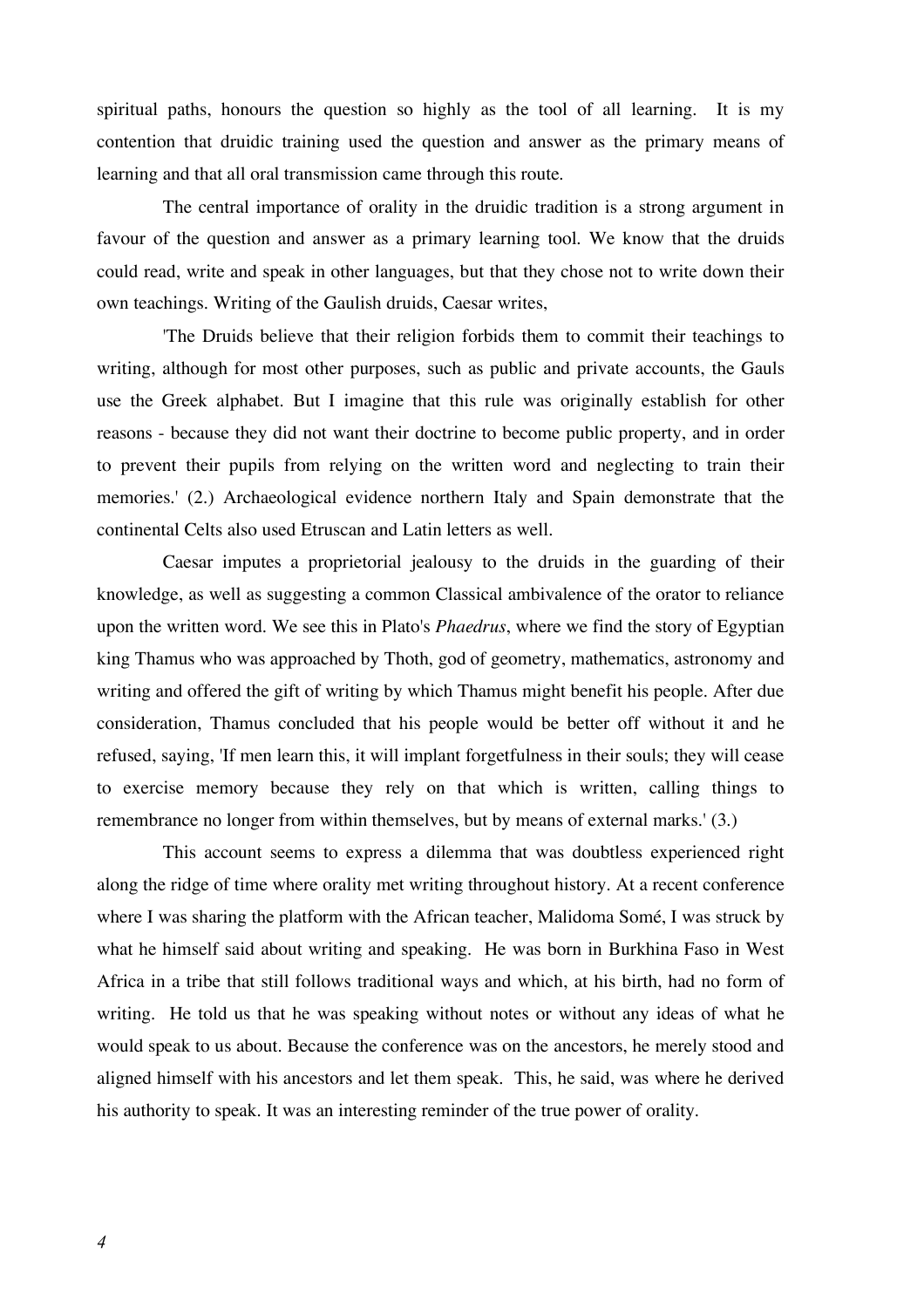Returning to the druids: those who live by the power of the word must be more diligent in guarding its usages, more scrupulous in disseminating the teachings that speech transmits and which memory guards, not only because the nature of the knowledge itself, but because of its power to change things. Once oral wisdom is written, it begins to ossify and the spirit goes out of it.

The *Senchus Mor*, literally, 'the Great Ancient ,' is a collection of the Irish law tracts, parts of which are exceedingly ancient indeed, since they embody the *brehon* laws, still in use in Ireland until the reign of James I, when they were superceded. It speaks of two traditions, *recht aicnid* and *recht litre*, or natural or oral law and the written or scriptural law. These two rights of law still obtain in this country, which recognizes what is called 'common law,' (which is accepted through right of ordinary custom) as well as the law which is established by right of statute.

An Irish triad tells us that of the three candles that illumine every darkness: truth, nature and knowledge. Nature is our guide to the common law; knowledge is our guide to the reservoir of received law; but truth must be the discriminating force by which everyone illumines dark places. It is here that I believe we come to the core of the druidic oral tradition: that it is based squarely upon the utterance of the truth. Not just the literal truth but the spirit of truth. For the professional classes of druids, *brehons*, prophets and poets, the power of the word was not a metaphorical one but an actual power to create and to regenerate, to curse and to destroy, to heal and to mend, to make visible what was invisible, to command the very elements themselves.

When teachings are given and received orally, they must be served by certain routines and customs: a teacher must recite from memory and the student must chant back and chant over to gain remembrance. The old Irish word for 'teaching' or 'instruction,' *forcital* and the word for 'teacher' *forcetlaid*, are both derived from *for-cain*, which means 'singing by rote.' We may conclude that druidic teaching was originally chanted. This is borne out by the metrical arrangement of some texts in four-line stanzas, making recitation easier. The manner of examining a student must primarily be a form of catechism and that involves the use of the question. I believe that echoes of these challenge-songs may be discerned throughout British and Irish folk-song, where two individuals have a dialogue where one caps the other: songs like The False Knight on the Road, The Two Magicians and others.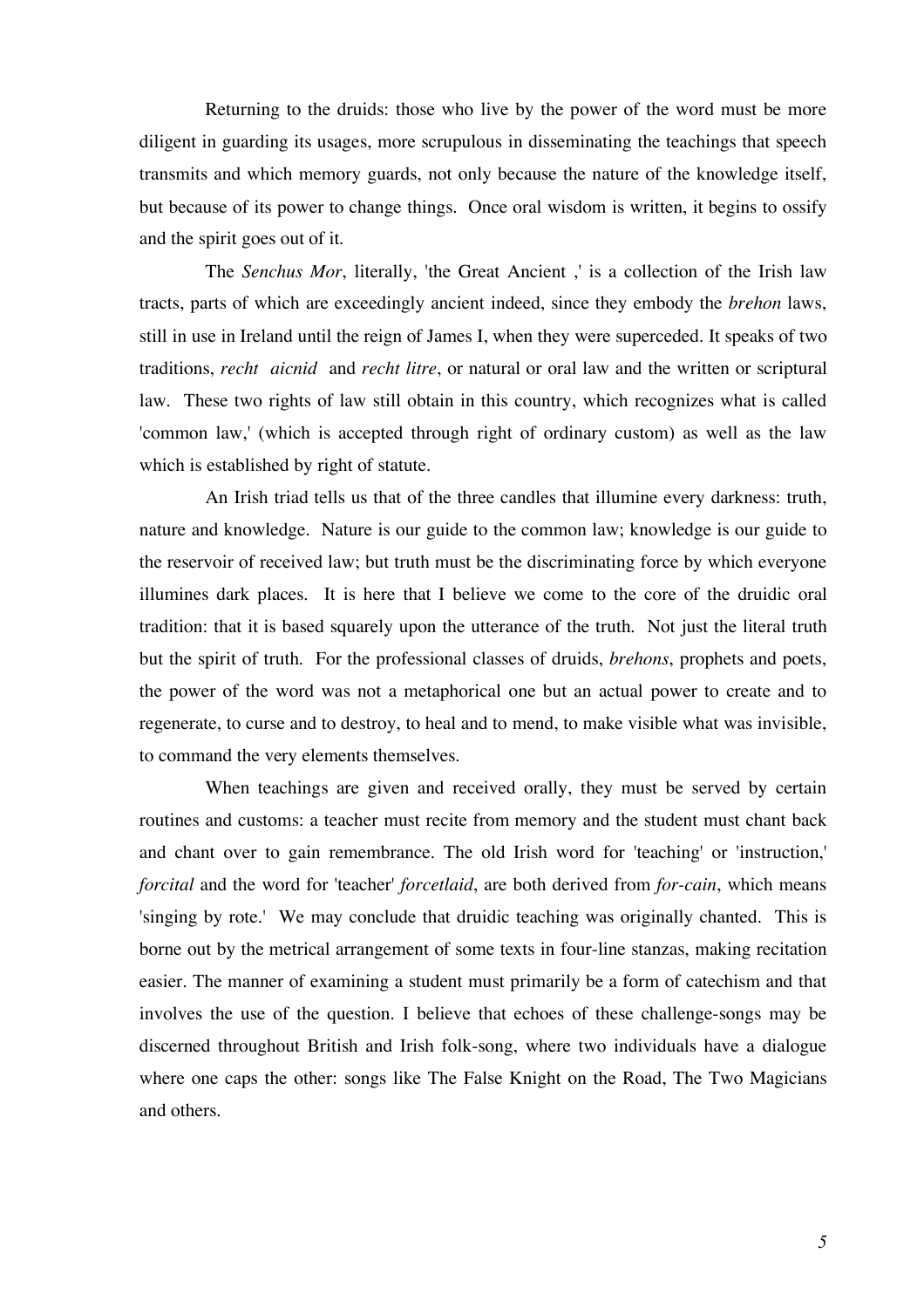Traces of this system of learning by question and answer are found throughout the insular Celtic texts. (4.) To some degree, after Druidry was replaced by Christianity, the sacred role of intercessor between the Otherworld and this world was taken by the *filidh*. A *filidh* or vision poet was not just a poet but a person versed in many genealogies, legal precedents, historical and mythic narratives, prophetic, sacred and visionary lore. His training took at least twelve years.

The question and answer of oral tuition are clearly visible in *Auraicept na N'Eces*, The Golden Kist of Knowledge, usually translated as the Scholar's Primer, is a mysterious grammar intended for the *filidh*, the vision poet, and is completely written in questions and answers. The initial text (from the 14th century transcription in the *Book of Ballymote*, and ascribed to Cenn Faelad, a 7th century poet of the Uí Neill clan) deals with linguistic origins which are mythically traced back to the Biblical story of Nimrod's Tower of Babel, as well as with the mysteries of *ogam*, its kennings and the *trefhocal* or satire.(5) Its primary purpose is: 'to bring the ignorant to knowledge.' Here are a few of its questions:

'A question: What is this primer a beginning to? Not hard. To the selection that was made of Gaelic from...every obscure sound that existed in every speech and language by Fenius.'

'Question: Why is Gaelic more comprehensive than any speech? Not hard. Because it was the first speech that was brought from the Tower (of Babel).'

'Question: What are the names of the 72 races from which the many languages were learnt? Not hard: Bithynians, Scythians, Scots, Germans, Medes, Sicilians, etc.'. (6.)

This form of catechism, beginning with *'Ceist'* or 'Question,' and always answered by the response *'Ní ansa,'* or 'not hard,' seems to be a remnant of an earlier druidic transmission and examination, since it appears throughout the Irish material. In the opinion of the Breton scholar, Christian Guyonvarc'h,

' The give-and-take (of question and answer) conforms to the use of certain questions within well-determined circumstances and follows specific rules and criteria, most of which escape us but which are very definitely the consequence of a structured and organized teaching, with such and such a question obligatorily calling for such and such a response, all with a very narrow margin for freedom. In the medieval Irish concept of teaching, an ignorant person, or someone whose training is incomplete, is normally reduced to silence with such questions.' (7.)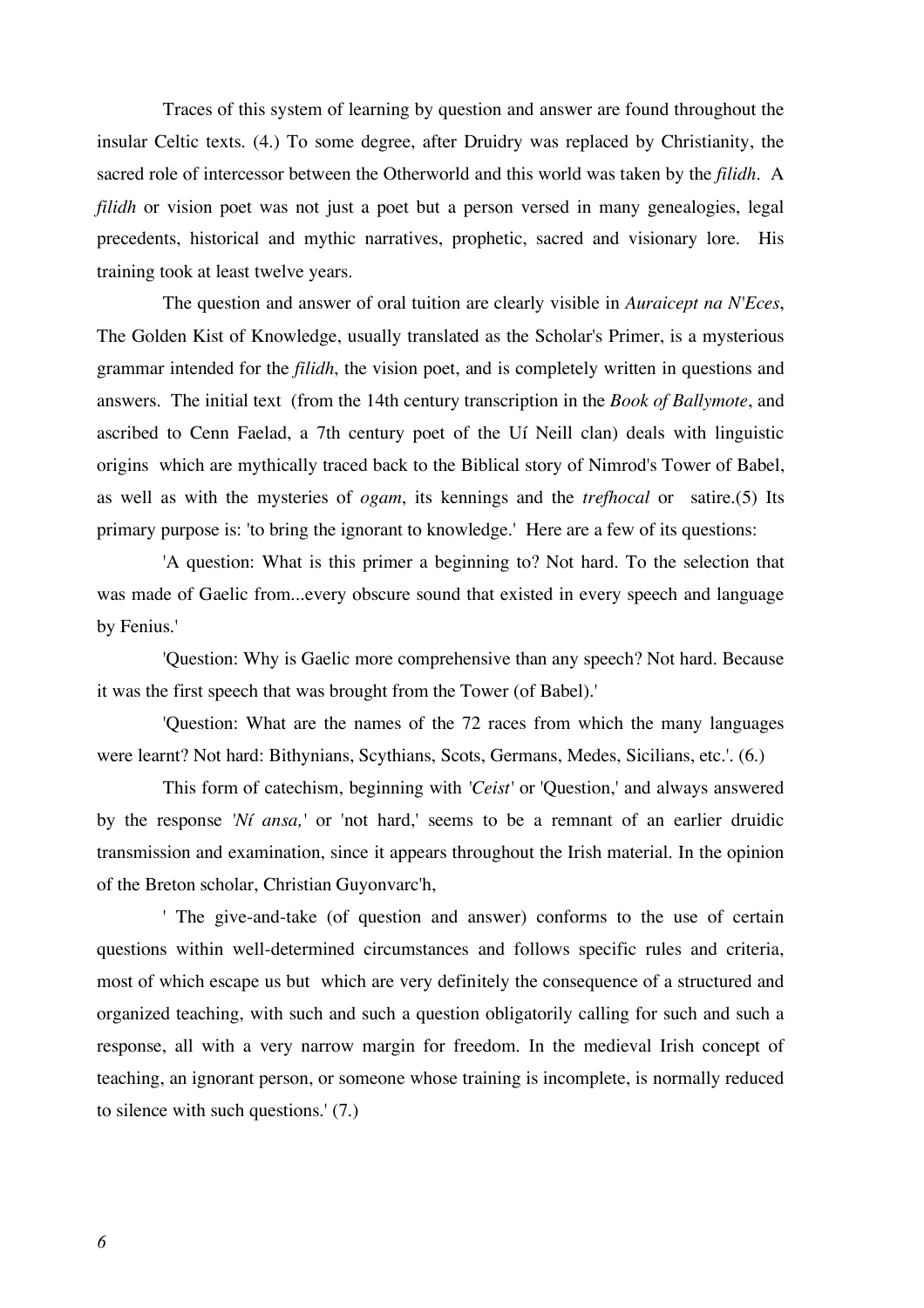In considering the questions, we must briefly mention an important text, *Immacalam in dá Thúarad*, The Colloquy of the Two Ploughings, usually translated as the Colloquy of the Two Sages. Christian Guyonvarc'h rightly accords this text a unique place as being the only one which 'clearly relates to the teaching, the knowledge and hierarchies of the priestly class.' (8.)

It concerns the dialogue between Nede, the son of Adne, the chief poet of Ulster who returns home after his father's death to claim his position. Making himself a beard of grass, to give himself a few more years than he actually possesses, he seats himself in the poet's chair and is there challenged by Ferchertne, an elder poet, to whom the cloak of Adne had been awarded. (This is the same Fercertne who is said to be one of the authors of the *Auraicept!*) It is, on the surface of it, a poem concerning rival claimants to the post of chief poet of Ulster, but underneath something more interesting is going on.

Let us look at the names of the protagonists, where we will find clues to what is going on in this story. The dead chief poet is called Adna which signifies ' age.' His young son's name, Nede, is an anagram of his father's and probably derives from nade, an interrogative expression meaning 'is it?' The name of Ferchertne, the elder poet, translates as 'The Right Man,' as well as meaning 'man of the poetic gifts.' So we have a verbal contest between a youth whose name is a question-mark and a skilled poet who is marked down as the rightful candidate. Who will win, you may wonder? Let's see their question and answer in action.

On my right side, Ferchertne, wise, venerable and undefeated champion poet of Connacht, and on my left side, Nede, prodigious pupil of Eochu Echbel of Alba, son of the late and much-mourned chief poet of Ulster, Adne of Connacht. We join the fight in the seventh round:

FERCERTNE: 'A question, O boy of teaching, whose son are you?

NEDE: 'Not difficult. I am the son of Poetry, Poetry, daughter of Scrutiny, Scrutiny, son of Meditation, Meditation, daughter of Great Knowing, Great Knowing, son of Seeking, Seeking, daughter of Investigation,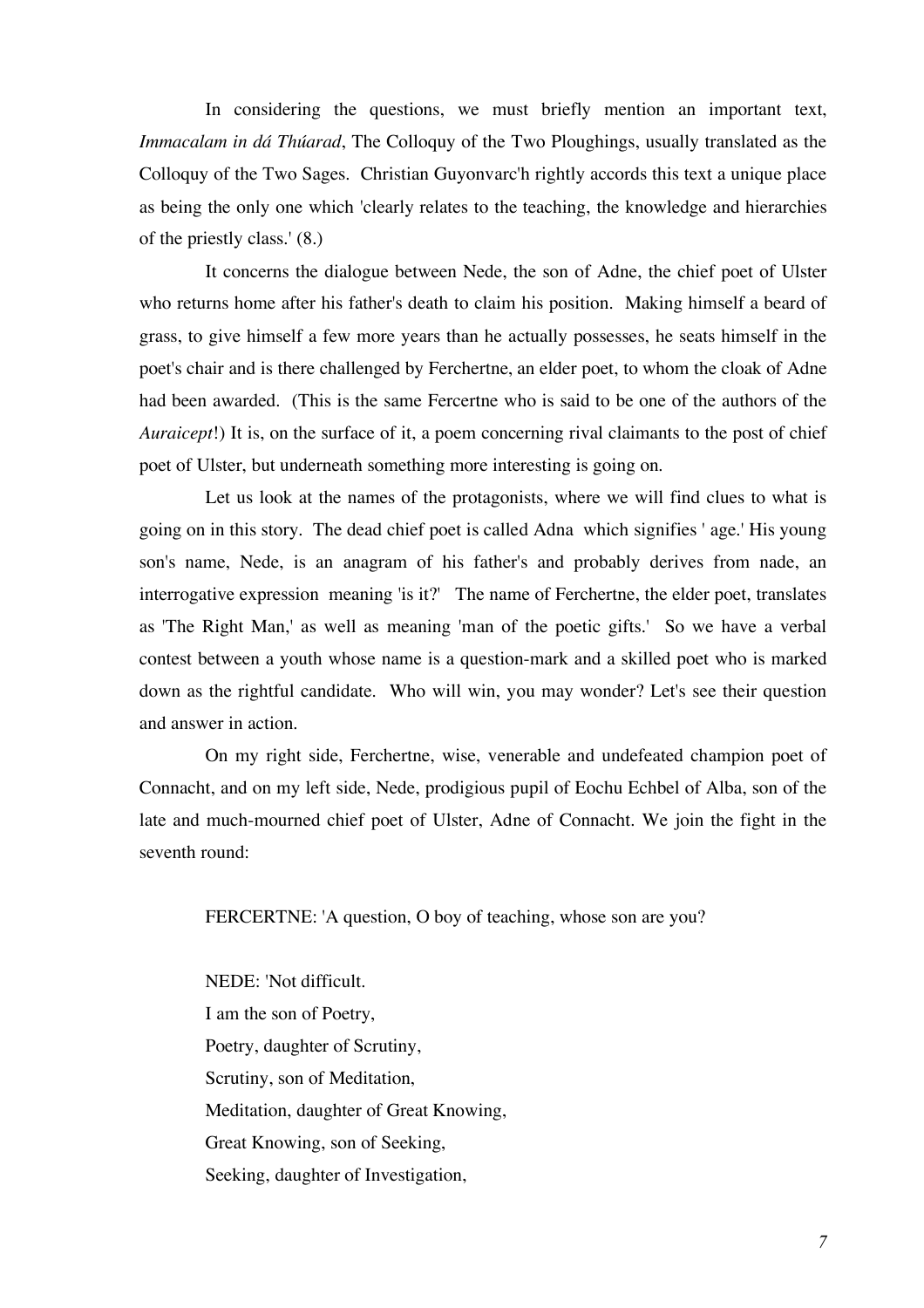Investigation, daughter of Great Knowing , Great Knowing, son of Great Good Sense, Great Good Sense, son of Comprehension, Comprehension, daughter of Wisdom, Wisdom, daughter of the three gods of Dana. 'And you, O my elder, whose son are you?'

So Nede, with little track-record of his own, jumps back with the poetic genealogy manoeuvre, calling upon his recent graduation from pupil to poet, and claiming kinship with the Goddess of Inspiration, Brighid herself, and the primordial spiritual founders of the Irish race. Not a bad move: how will Fercertne come back?

FERCERTNE: 'Not difficult.

I am the man who has been and who was not born, Who was shrouded in the breast of his mother, Who was baptised after his death, Who was bound to die from the moment he first appeared, And who is the first spoken words of every living being, And the cry of every dead being: The A whose name is most high. (9.)

Fercertne counters with the 'I'm both older and younger than that' manoeuvre, popular this year among the Connacht *filidh*. For the uninitiated listener, Fercertne is making a joke about the sound of 'A' which is both the wailing cry of a newborn and the expiring sigh of the dying. Clever man! Meanwhile, back to the studio....

Of course, druidic tradition is not the only one to transmit wisdom by this oral means. We have only to look at medieval disputation, and the oral recitation and repetition of sacred text such as we still see in the teaching of the Holy Koran within our own country. We can see traces of such question and answer within the *viva voce*, still in use our university system where, in a formal interrogative session, professors and examiners question students on the depth of their grasp and understanding of their subject.

Whenever you regard an Irish text, it soon becomes apparent that the text itself is surrounded by glosses and commentaries of earlier and later students as well of other authorities informing the text. There is a sense that more than one person is involved in the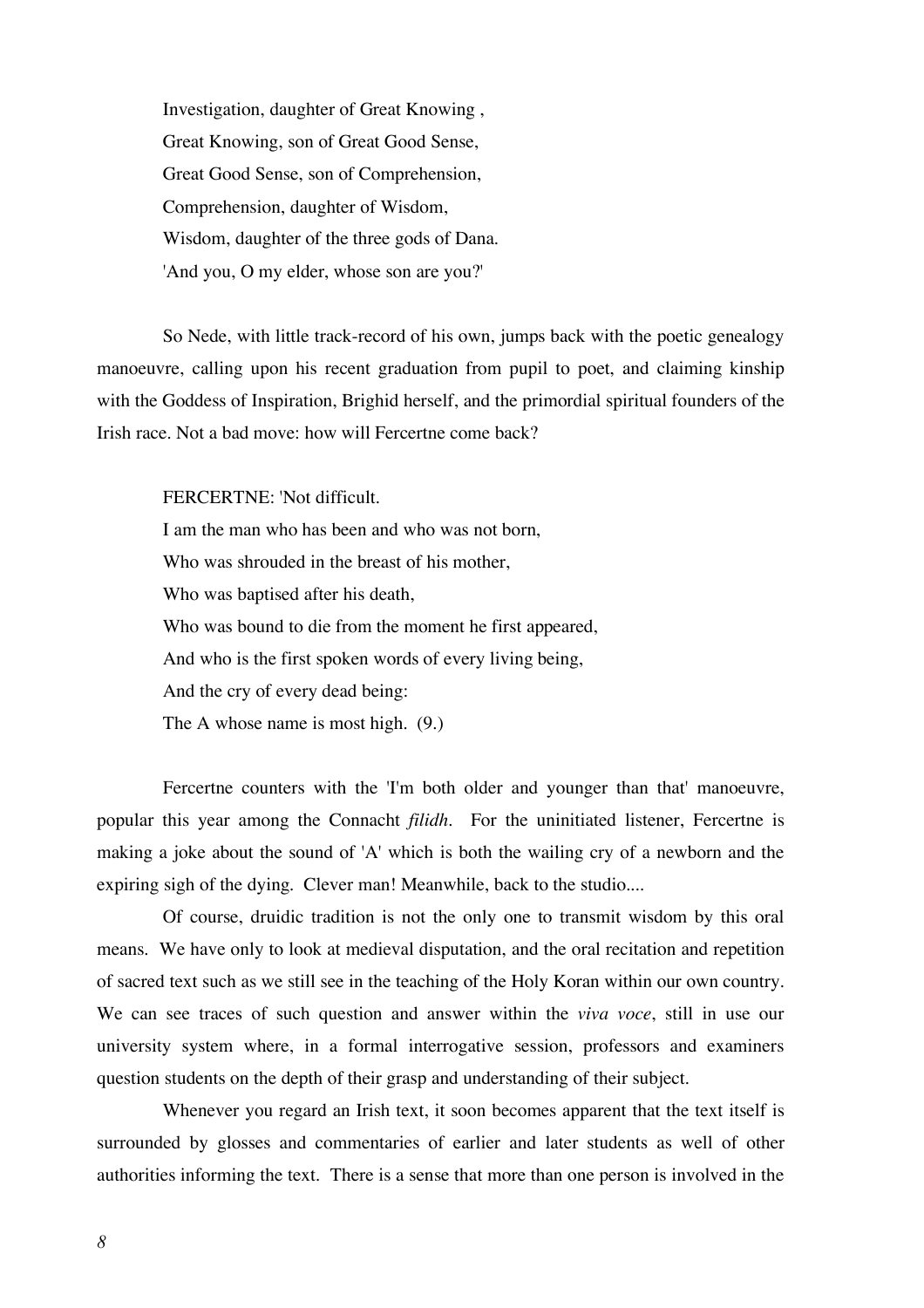transcription, that different traditions, sources and intelligences have been gathered together and made to bear upon the text in question. Is this evidence of other voices who give their own answers?

In this respect we can consider a completely different tradition which has both an oral and written component: the Jewish study of the Talmud with its many commentaries. Open a Talmud and you will see a patch of text in the centre starting with the *Mishnah* in Hebrew. To the left is 11th century French commentary in Aramaic by Rashi. On the right are the 13th century references of Tosafot. And in a narrow fourth column, vertically stacked, are 4 different commentaries on commentaries, spanning centuries of dialogue. Professor Mel Alexenberg writes, 'We who study Talmud today give life and continuity to a dialogue that began millennia ago not only be engaging with the hundreds of voices talking across its folio pages, but also by active dialogue with a learning partner. The two learners a *hevrutah*, enter a page and move around within it while arguing with each other and calling upon all the scholars before for support. They can begin their learning on any 5,894 pages.' (10.)

I contend that even today druids in OBOD and in other orders may be continuing a dialogue which spans generations. While the oral teachings have been lost to us, leaving us a fragmented body of transcribed texts, we are not entirely adrift from the direct sources of wisdom that reside in the universe. Transmission does not always need an unbroken oral tradition: but it does need questions. Where might we find such questions?

#### THE RHETORICAL COSMIC QUESTION

Celtic poetry is riddled with what seem to be series of rhetorical questions. We see these in the works of Taliesin, Aneirin, and Llywarch Hen in the British corpus, and in the poetry of Amairgen and numerous other unnamed poets of the Irish. My sense is that many of these supposedly rhetorical questions are really cosmological or philosophical questions that formed the central curriculum of druidic teaching. I would like to present two examples: the first is a 14th century Welsh transcription, clearly Christian in origin, which has been attributed to Taliesin. This is a completely new translation of *Kygarchaf yn reu* from Llyfr Thaliesin.

The large body of poetry is attributed to Taliesin, shows a unique curiosity and understanding of the macrocosm and its relationship to the microcosm. Throughout these poems, Taliesin reveals a professional obsession with Awen or Inspiration. For the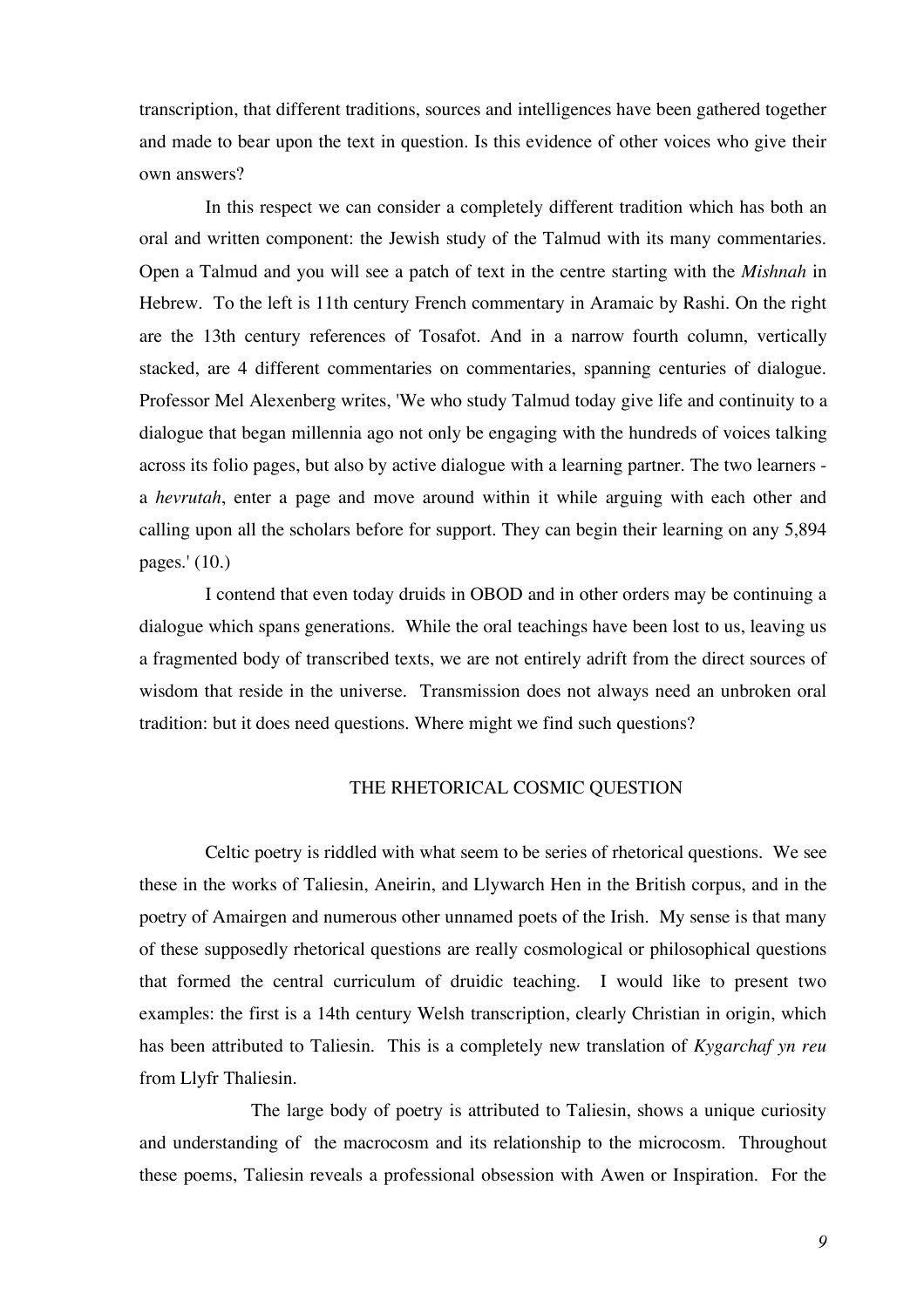poets of Britain and Ireland, inspiration was not the abstract quality we understand today, but rather the personification or spirit of inspiration itself, something far nearer akin to the muse or daimon. Awen was a demanding mistress: a being nearer to a Vedic emanation and goddess than anything else. For Taliesin, the origins of Awen are closely associated with the initiatory cauldron and with Ceridwen herself; according to a bardic triad, she is the bringer of grain and of bees - both grain and honey are used in the fermentation of alcohol in British tradition, making beer and mead. (See lines 57-8 below) This boiling up, fermentation, heat of inspiration seem inextricably connected in Taliesin's mind with Awen.

What is most interesting in the context of this new translation is the way that Taliesin sees the soul. In many of his poems, we hear how he has lived through or been present at different times of history in a way that reveals a close understanding of the druidic doctrine of metempsychosis - the process by which the soul passes from body to body. These boasts which begin 'I have been...' are lists of states of being, creatures, objects, personages from whose standpoint he has animistically experienced life.

The poem is full of questions: some of which are posed and never answered. Some of the questions are riddles, enigmas too great for the human mind. See if you can answer any of them as you listen:

#### THE YOUTHFUL WORDS OF TALIESIN trans. Caitlín Matthews

I will ask the Lord To be mindful of the Awen. (the spirit of inspiration) What brought necessity Before the time of Ceridwen? Originally in my life I knew need. Powerful monks, Why will they not tell me? Why will they not relieve my need, One hour since my pursuit? 10

Why does smoke rise? Why is evil spoken? Why does the fountain rise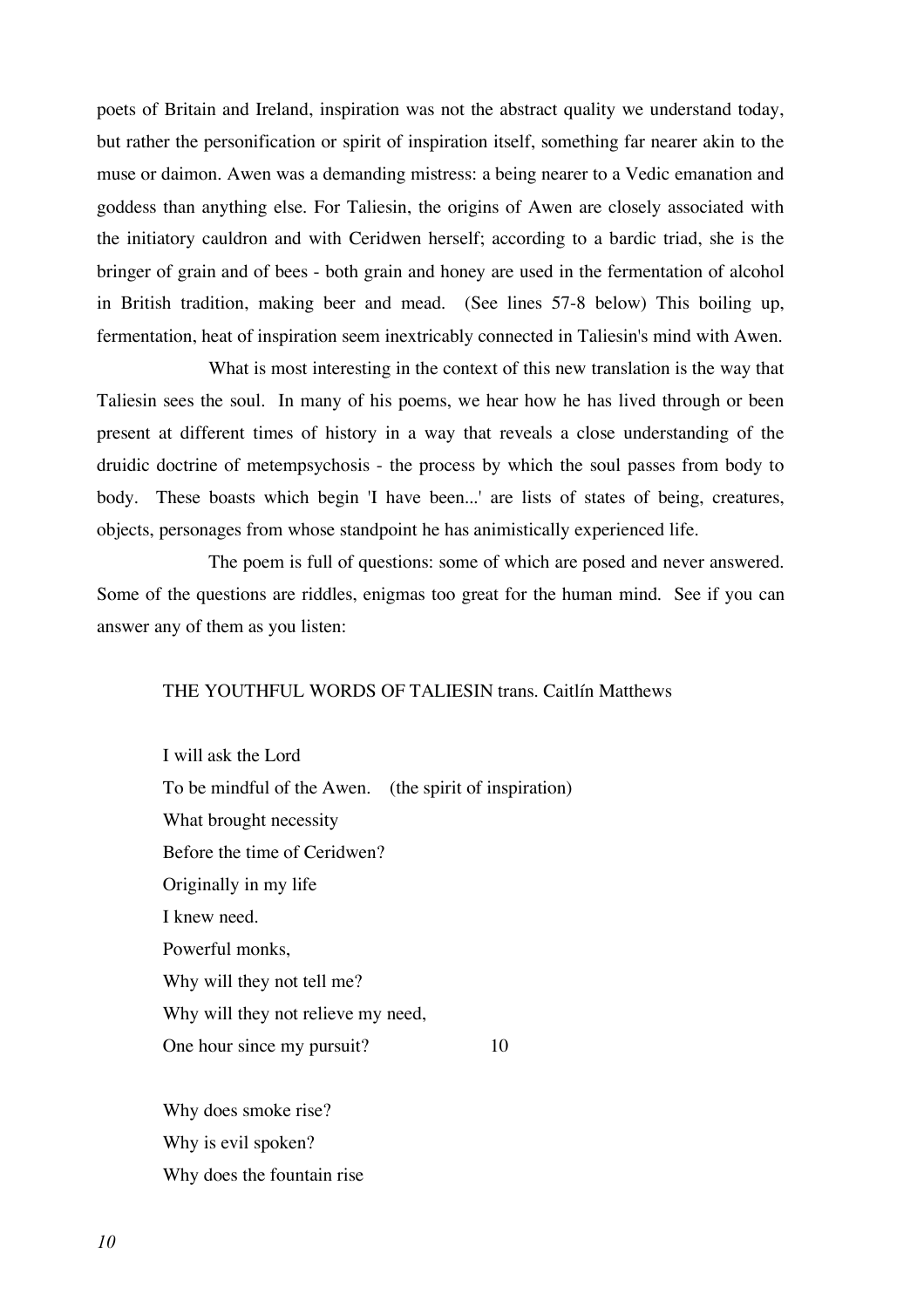Above the secret darkness? When the reed is bright, When the moon lights night, When there was no other candle, It was shaken out. When anger grips The crashing waves upon the shore, 20 The vengeance of Dylan. [The divinity who was thrown into the sea as a baby.]

A day will dawn for them When a stone will be so heavy, When a thorn will be so sharp. Do you know what is best - A spear or a lancet? Who caused the separation Between man and misfortune? [Death] Who has the sharpest death - The young or the old? 30

Do you know what you are When you are sleeping? A body or a soul, Or a hidden light? The lying singer, Why does he not tell me? Do you know the hiding place Of night before day's end? Do you know the sign? How many leaves are there? 40 Who raised the mountains Before the elements froze? Who supports the enclosure Of the earth's dwelling?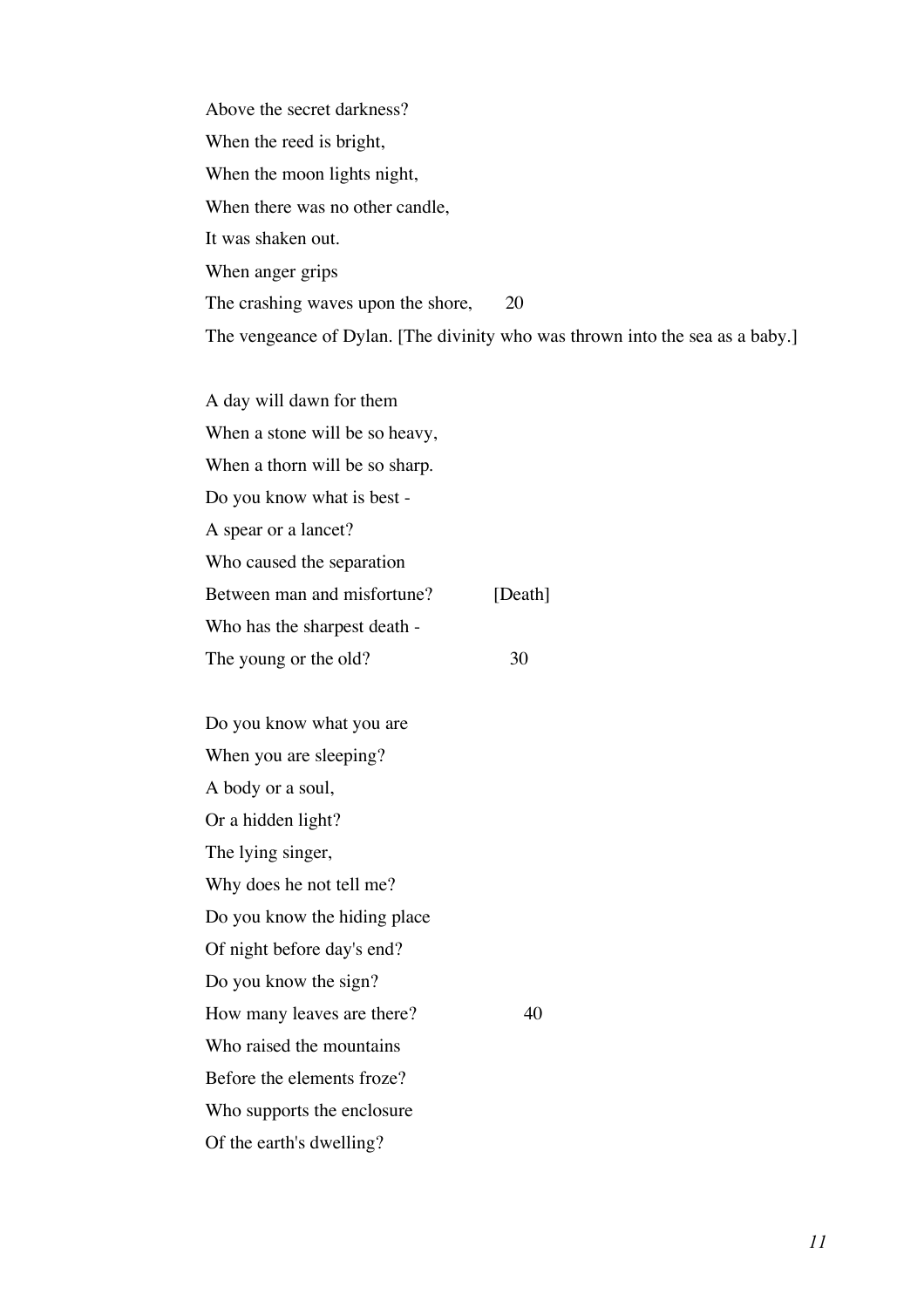Who can speak for the soul? Who has seen it, who knows it? I wonder in books That the learned doubt What the soul is, where it lives, What shape are its limbs, 50 Through what part it issues, What air it breathes?

A vexatious war, An endangered sinner, A wonder suitable for a satire, These were the [soul's] dregs. What is the best intoxicant - Mead or braggart? [malted beer] Who accomplishes their fate best [Is the one who] seizes the God of the Trinity. 60

Why do I discourse in treatises, Except in your praise? Who coined the likeness [Who imprinted matter?] Upon silver's gift? Whence does it keep running, [The vehicle of the body?] This tenacious vehicle?

The foundation of death Underlies every country. Death hangs over our head: Broad is its veil, 200 Over the vault of heaven's kneading trough. Man is oldest when he is born; Growing younger all the time.

*12*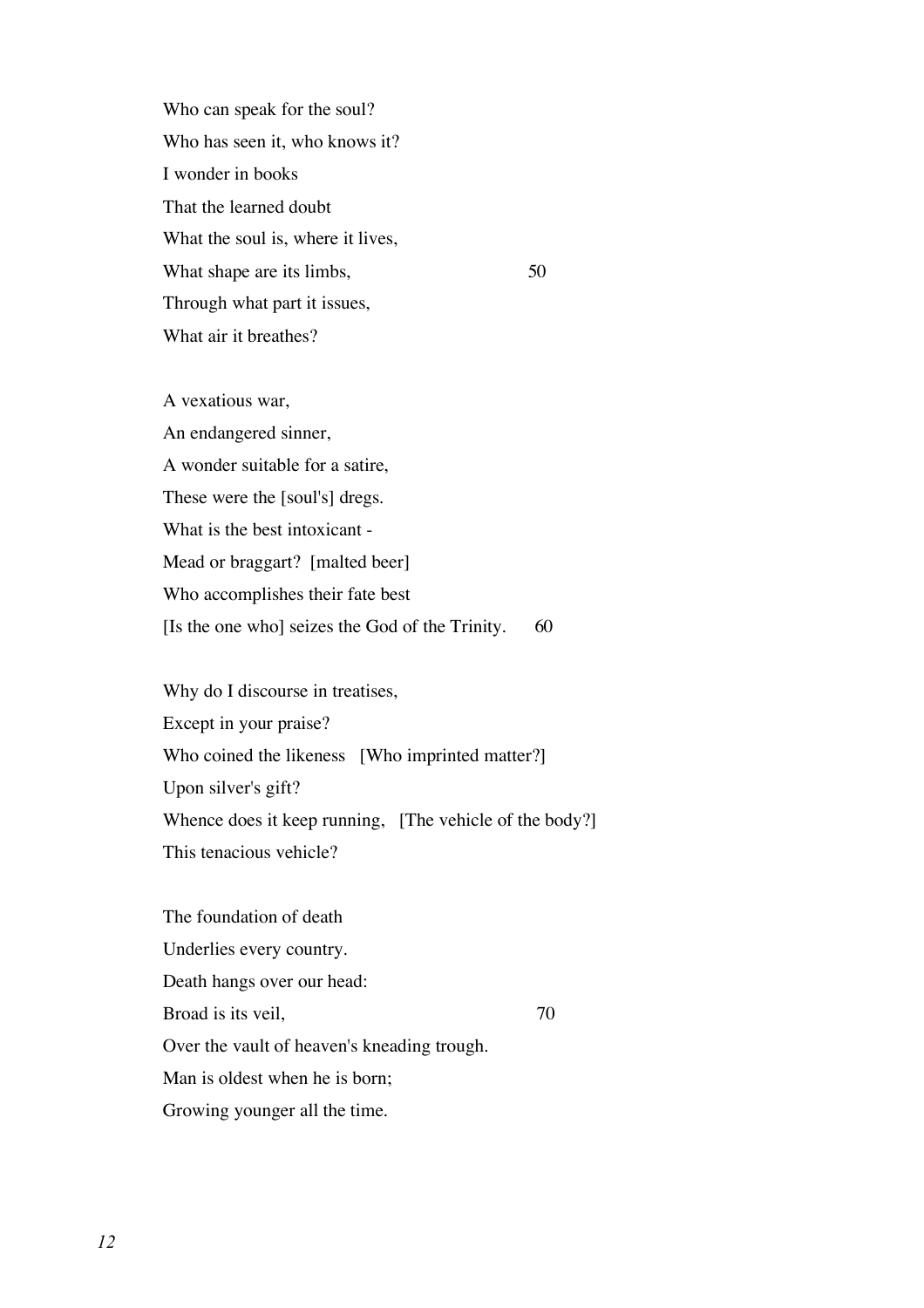Why then be anxious About the state of things? After our [life's] wealth Why is our robe not short-lived? [garment of flesh] Banish our laurels [In] the respose of the grave The Lord has care of us, 80 From the supreme country. May he be our God and bring us To him at the end (11)

This poem seems to take its narrative stance from the moment one hour after the birth of Taliesin from Ceridwen. The major theme of the poem is the grip of Necessity upon human life, its origins, how it shapes life experience and expectancy and its close connection with Death. These may seem strange thoughts for even a prodigious baby such as Taliesin to think, but he is immediately engaged in a disquisition about the nature of life from the moment of his rebirth. He has the new-born curiosity that we find in every child, but his questions are not those an ordinary child might ask. Throughout, he seems aware of other arguments and theological opinions, notably those of book-learned clerics who dispute about the nature of the soul and rich monks who can afford not to consider the burden of necessity.

In stanza ii, line 21, Taliesin seems to associate himself with Dylan eil Ton, the divinity of the sea who threw himself into the ocean as a mere baby, taking to his own element with joy and gladness. The baby Taliesin was himself cast into the sea. This sea is a wider ocean of consciousness, of life's experience. For the Celtic peoples, the sea was the source from which life came; for poets, inspiration was found at the margins of the sea and shore, at the edge of water courses. Dylan is the inadvertent son of Arianrhod, a figure who seems to share a number of characteristics with Ceridwen: she is angry, hostile, tenacious of her gifts, behaving like an enchantress. In the Fourth Branch of the Mabinogion, when Arianrhod applies for the position of virgin foot-holder to King Math of Gwynedd, she is asked to step over his magical wand as a test of her qualifying virginity, only to be instantly beset with the pains of childbirth. Dylan is the child to whom she gives birth in a very public way.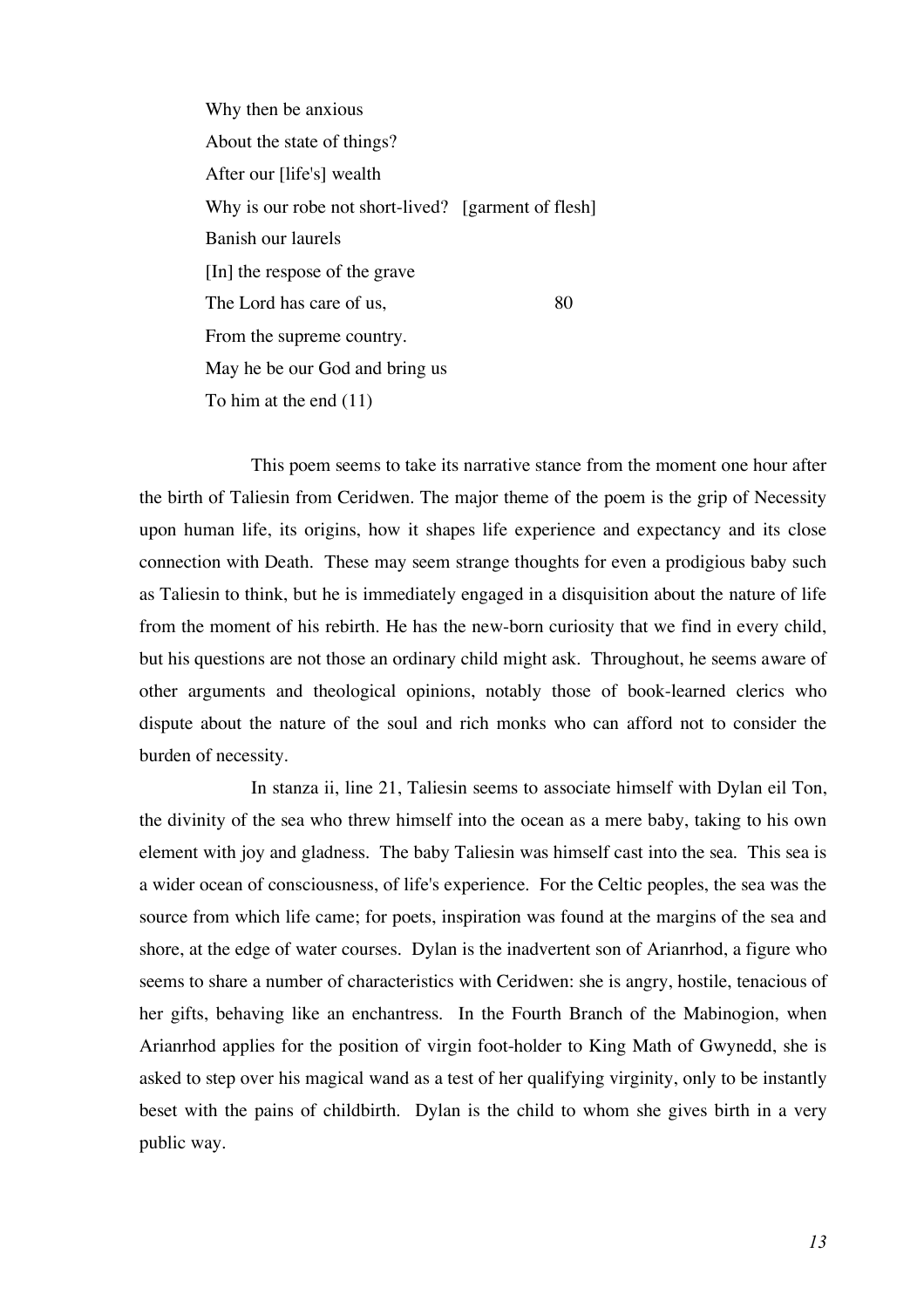Stanza iii uncompromisingly speaks of the onset of death. Whether we die in battle under the enemy's spear or whether we die under the lancet of the surgeon, death is sharp as a thorn. But it is death that removes humanity from suffering.

Stanzas iv and v of this poem speak beautifully of the druidic concept of the soul. When we sleep, are we a body, a soul or a hidden light? This question is juxtaposed with a series of questions about where things originate.

In stanza vii Taliesin asks who imprinted matter with its specific characteristics? How does the vehicle of the body keep operational?

In stanza viii, the answers to some of the questions he has asked are revealed. Death rules in every country: it is both below and above us. The image of death as a veil that covers the kneading trough of heaven is a very interesting one. The kneading of dough is such a primal image of creation. Like Ceridwen's cauldron in which ingredients stew together to create the sum of wisdom, the kneading trough is the place where the components of life are mixed together.

The second of our cosmological examples is a much older Irish poem, from *Lebor Gabala Erenn*. When Amairgen Glúngel, the poet of the Milesian invaders of Ireland, steps foot upon Ireland for the first time, he makes his great and famous invocation, which begins:

'I am a wind in the sea,

I am a sea-wave upon the land .' (12)

As with the personalized invocations of Taliesin, Amairgin's words seem to express an identification with 'the stag of seven combats,' or 'the hawk on a cliff,' but it would appear that something else is going on in this poem.

Many explanations have been offered to interpret this invocation, including Robert Graves' poetic and cosmological interpretation in his *The White Goddess*. My own sense is that, in many ways, this poem is an evocation or possibly divination of the qualities of Ireland which Amairgen is himself experiencing by placing his foot upon the soil of a new land. But it includes some important questions:

- 1. 'Who explains the stones of the mountain?
- 2. Who invokes the ages of the moon?
- 3. Where lies the setting of the sun?
- 4. Who bears cattle from the house of Tethra?
- 5. Who are the cattle of Tethra who laugh?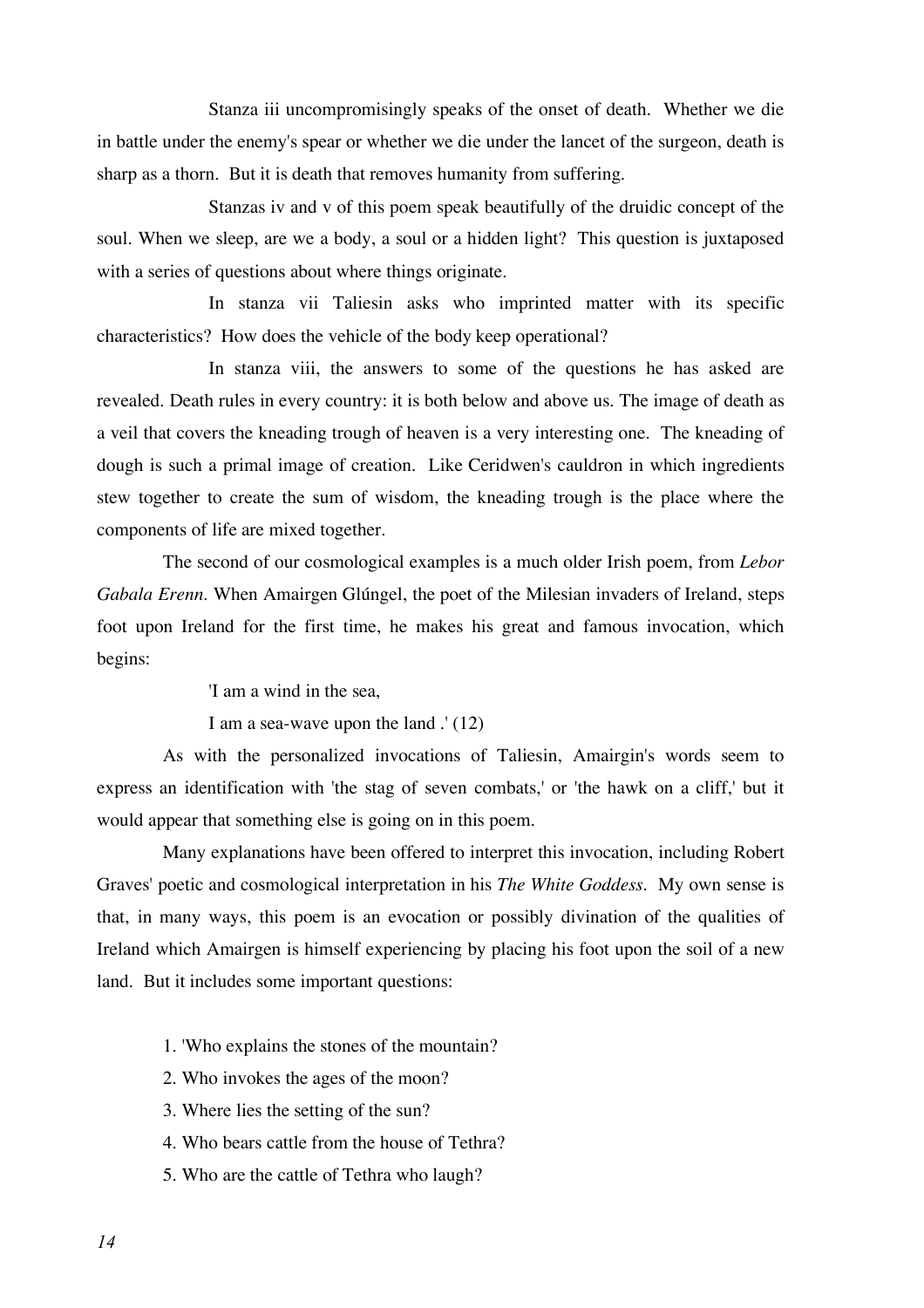6. What man, what god forms weapons?' (13.)

These rhetorical questions are not answered but leave Amairgen's mouth to shimmer on the air. These are not easy questions to answer, and my belief is that they are addressed to the land of Ireland, whose triple goddesses, Banba, Fótla and Eriu, with whom Amairgen subsequently strikes a deal for the occupation of the land by his companions. In asking these questions, he is telling the sovereign goddesses of Ireland, that he himself is a right and proper person to respect the sacred order of the land. For it is the task of a *filidh*, and later a cleric, to know certain things: 'the day of the solar month, the age of the moon, the tides of the sea, the day of the week, the calendar of holy days.' (14.) We can attempt the background to possible answers, as follows:

1. 'Who explains the stones of the mountain?' - The ridges, mountains and hilltops are frequently sited in Irish and British Celtic lore as the yardsticks of great antiquity, as we can see from example of the oldest animals in Culhwch and Olwen, where the eagle away pecks the mountain over many aeons, or from the Irish country saying that states, 'There are three ridges from the beginning to the end of the world.' (15.)

2. Who invokes the ages of the moon? - The metonic cycle of the moon was part of the ancient prehistoric knowledge, as has been proven by the examination of many megalithic sites. Druidic knowledge of the metonic cycle can also be inferred from a study of the Gaulish Coligny Calendar. (16)

3. Where lies the setting of the sun? - The angle of the sun's declination and rising demarks the annual growing cycle and is a vital piece of knowledge for the planting and harvesting of crops. This exact angle of 84° discernable between the sunrise or sunset which separate a solstice from an equinox, has recently been discovered on the bronze age Nebra Sun Disk discovered in Germany, as well as being measurable in many sacred landscapes. (Currently held by the Landesmuseum für Voegeschichte in Halle.)

4. Who bears cattle from the house of Tethra? - Tethra was a Fomorian (or 'Beneath the Wave') king, a name that becomes a kenning for the sea itself. The cattle of Tethra are the stars that are seen to rise from the sea and fall back into it again. The image in this question refers to the Irish habit of cattle-raiding which was a customary larceny from prehistoric times onwards. The one who bears the cattle away is night itself. One of Taliesin's rhetorical questions is, 'What came first - the darkness or the light?' (17.) Throughout Celtic understanding, night has precedence over the day.

5. Who are the cattle of Tethra who laugh? - Knowledge of the stars, their names and their progress across the heavens was essential part of druidic knowledge.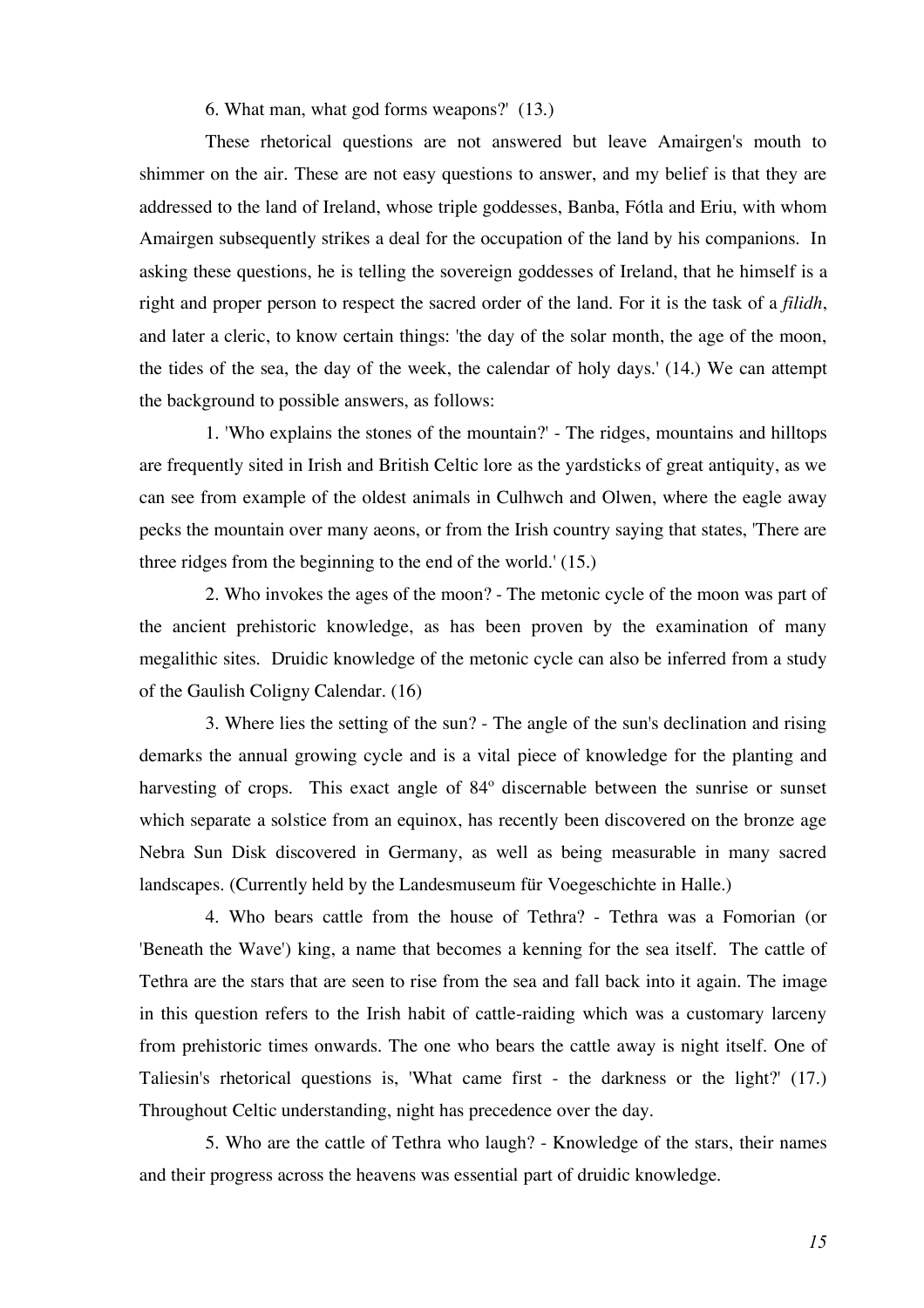6. What man, what god forms weapons?' - The answer to this question is implied by the last lines of the invocation: 'A satirist of wind.' The ancient Irish word for wind is 'Gáeth' which has a triple meaning: it means' wind,' 'intelligent or skilful' and an 'estuary.' Hidden within the word is another root meaning, for Gáe means both spear and a beam or ray. The metaphor underlying this answer is of a skilful man whose words strike like rays or spears into the heart of all mysteries: and the one who wields the weapon of words is also one with the source of the weapon, the power of the wind itself which sculpts all things into shape. The skilful use of wind and of breath is a primal weapon of druids in creating battle-fogs or storms, such as is evoked in the Siege of Druim Damhgaire (18.) by the fearsome druid, Mog Roith where he 'began to blow upon the hill. Each warrior ... was unable to stay in his tent, so great was the storm.' We see a similar invocation of wind used to great effect by Taliesin against Maelgwn Gwynedd to help free his patron, Elphin from imprisonment. (19)

This is ancient knowledge indeed, dealing with the tides of time, the movement of heavenly bodies and the remembrance of the land. It has been frequently asserted that a major druidic function was the understanding of cosmology and these questions seem to fall within the remit of the things that all druids should know.

## THE QUESTION OF THE SUCCESSION

The question of the succession was perhaps the most important one for the keeping of the peace. It was customary for Gaelic kings to nominate their *tanaiste* or regnal successor during their own life-times to ensure peaceful transition, so that the tribe would know the heir apparent. Kingship was not hereditary in the modern sense, though candidates would have been drawn from the *derbfine*, or generational kinship deriving from a common forebear. Neither was kingship was based on primogeniture. An uncertain succession could mean internecine tribal conflict that left the region open to attack by rival provinces.

There are a series of dialogues which deal with the important issue of regnal succession. The main question form is 'who reigns next?' Examples of this would be the Welsh *Ymddiddian Merlin I Gwenddydd*, which concerns the succession of the Welsh kings (20) and the Irish, *Baile in Scail*, or the Ecstatic Vision of the Spirit, which are prophecies uttered by the God Lugh and supported by the Goddess of Sovereignty concerning the succession of the High Kings. (21)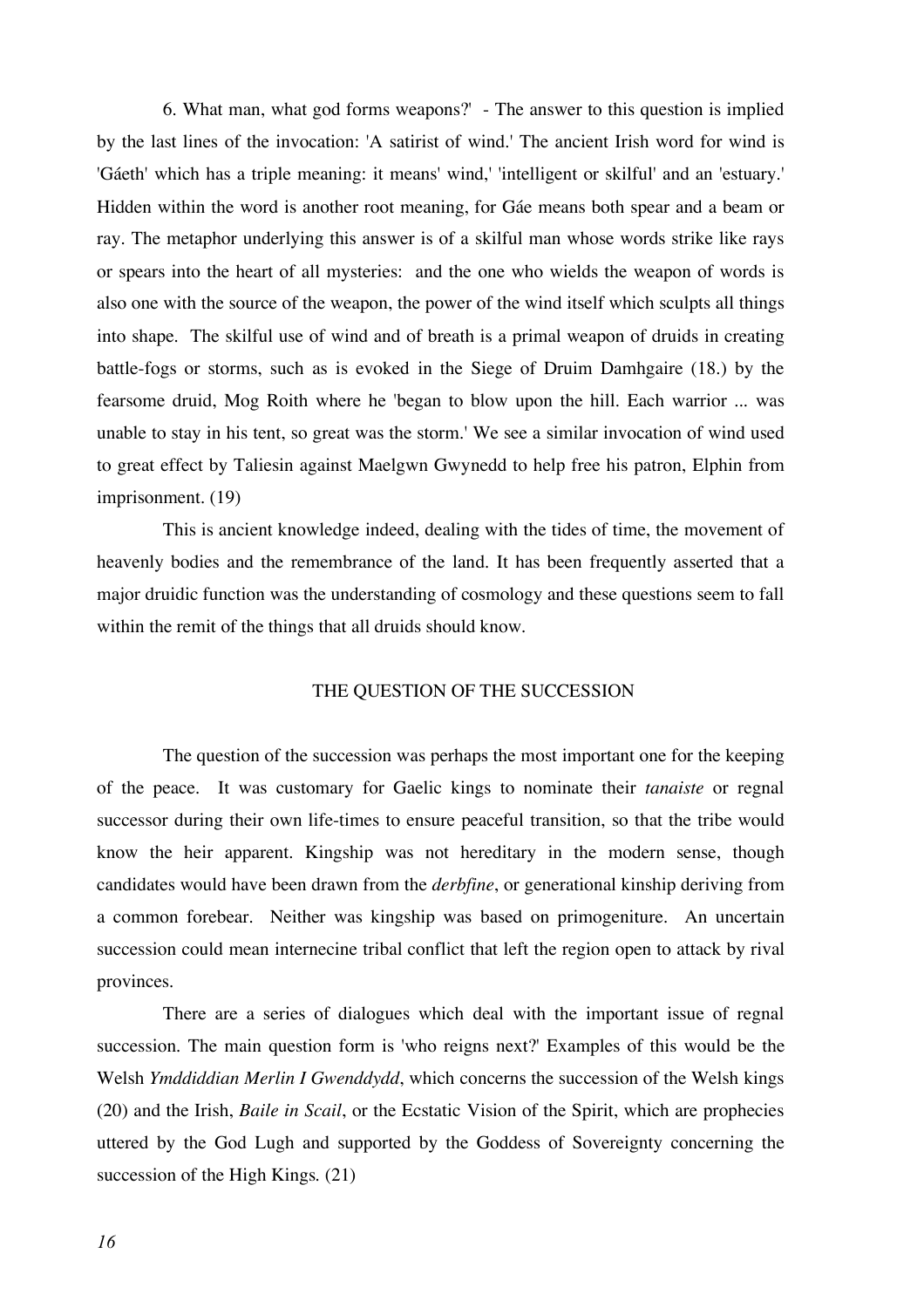These texts always appear in the context of prophesied reigns of kings, but they could equally have been composed retrospectively to support and validate a particular dynasty. However, we do know that, in cases of uncertain succession that there was a specific druidic ritual for discovering who was to be king. This ritual, the *tarbh feis* or Bull Sleep, involved the slaughter of a sacred bull. After the eating of its flesh, and the drinking of its broth, the druid in question was wrapped in its hide, bloody side to his skin, then he lay down upon a platform of rowan wattles to take a prophetic sleep as an invocation of truth was chanted over him. In this shamanic procedure, the druid envisioned or dreamed the signs that would help recognize the rightful king. In *Togail Bruidne Da Derga*, the Destruction of Da Derga's Hostel, the *tarbh feis* is made after the death of King Eterscel. The druid's vision shows him a naked man on the road to Tara with a stone in his sling. A search is made and Conaire is discovered in just such a condition. (22.)

This ritual is remarkably akin to the identification of the Dalai Lama, in which certain signs and tokens help the finders recognize the rightful candidate. So important was this ritual spirit-search that, long after its usage had gone into abeyance and been forgotten, people still used the expression, 'I have gone to the wattles of my knowledge,' meaning they had left no stone unturned in their questioning search, into the fifteenth century. These wattles of the magical rowan wood, always associated with otherworldly transactions, are a fundamental part of finding the answer. (23.)

#### THE QUESTION OF PROPHECY

The *tarbh feis* was only one druidic form of prophecy which is based on the asking of questions. Information about druidic forms of divination is unfortunately thin on the ground. In our time, divination and prophecy are considered very airy-fairy, as having little substance or point. But this is not t he case when we look at the answers given. On reading them, it is astonishing how pragmatic they are. The answers of the *filidh* are both traditional and spontaneous, considered and serendipidous, both rooted in a deep ancestral knowing but also arising out of the needs of the present moment.

We are lucky that textual transcription speaks of the skills that still resonate with the lost early forms, for after Druidry was replaced by Christianity and oral tradition began to be supplanted by written tradition, the poets still maintained components of earlier skills, all of which include the question. The training of the Irish *filidh*, the vision poets, enabled them to discover the answers that no other means could supply. These methods, known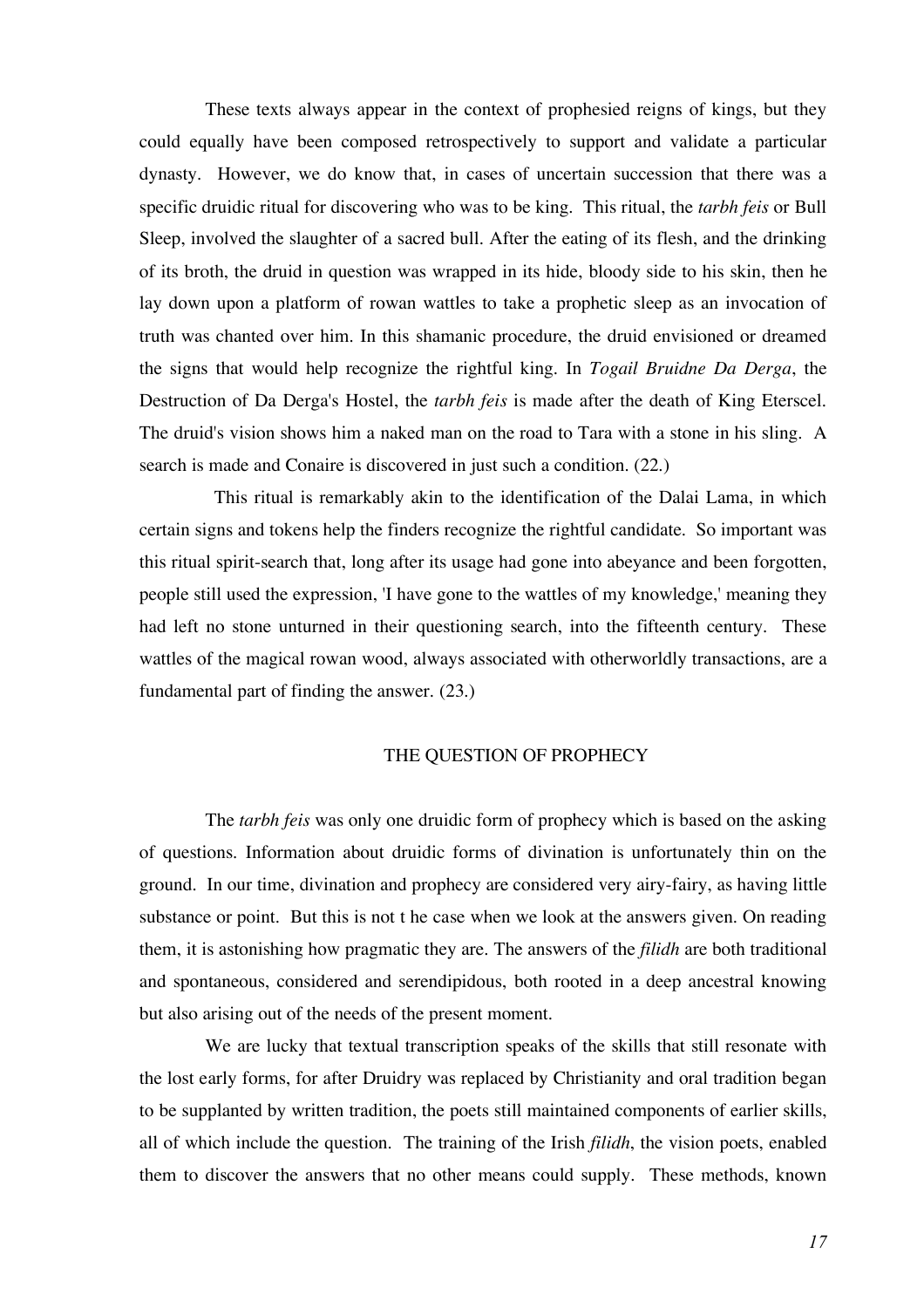collectively as the Three Illuminations, were all metaphysical and poetic ways of receiving answers to questions that were beyond human ken. The Three Illuminations were ways of asking the Otherworld for help, guidance and clarification.

I've written extensively elsewhere about *Imbas forosna*, *Teinm Laegda* and *Dichetal do Chennaib*. (24) We've already seen a mode of *Imbas forosna* in the *tarbh feis*: it requires the poet to enter a watched sleep in which he seeks the answer. *Teinm Laegda* and *Dichetal do Chennaib* are both incantatory method of arriving at answers, used frequently by the Irish hero, Fionn Mac Cumhail. These three methods of answering difficult questions had both prophetic and poetic components. We know that *Imbas forosna* and *Teinm Laegda* required the sacrifice of animals, because the answers were to be supplied by gods and otherworldly beings. This is one of the reasons they were banned after St Patrick's day, although the ability to perform both these forms of divination continued to be recognized under Irish law until the fifteenth century, acting as a kind of poetic 'benefit of clergy,' for poets in trouble with the law. These skills were honoured because they were the means of bringing answers out of impossible questions. The only sanctioned prophetic form in the Christian era remained *dichetal do chennaib*, a form of psychometry and invocatory chant combined, which was generally used to help recognize, identify and locate unknown objects, physical remains or lost people. These are undoubtedly druidic skills that remained in usage among the *filidh*.

The only knowledge we have of early British prophetic tradition is described to us by Gerald of Wales: 'Among the Welsh there are certain individuals called *awenyddion.*... When you consult them about some problem, they immediately go into a trance and lose control of their senses, as if they are possessed. They do not answer the question put to them in any logical way. Words stream from their mouths, incoherently, and apparently meaningless and without any sense at all, but all the same well expressed; and if you listen carefully to what they say you will receive the solution to your problem:

'When it is all over, they will recover from their trance, as if they were ordinary people waking from a heavy sleep, but you have to give them a good shake before they regain control of themselves ...They seem to receive this gift of divination through visions which they see in their dreams. Some of them have the impression that honey or sugary milk is being smeared on their mouths; others say that a sheet of paper with words written on it is pressed against their lips.' (25.)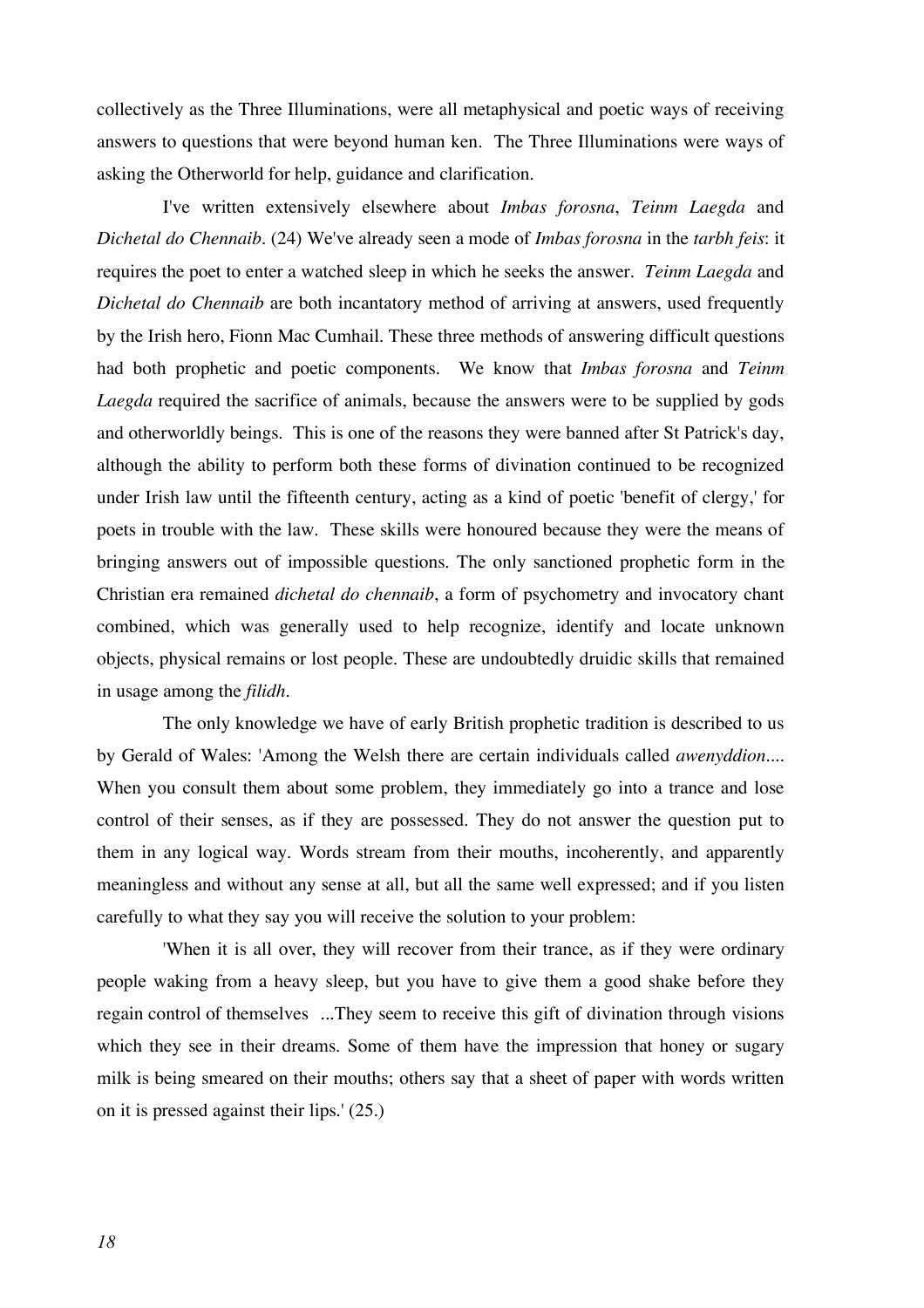This account of the *awenyddion* seems to suggest a less professional and controlled method than we have from Ireland. The manner of asking the *awenyddion* about problems seems closer in kind to the Scandinavian oracular tradition of *seidh*, where the *volva* or seeress gives her answers in inspired, gnomic speech.

The use of questions to provoke healing as well as prophetic answer is seen in the works of Geoffrey of Monmouth, which I make no apology for including in this account, since Merlin is regarded as the foremost prophet in British tradition. All of Merlin's great prophecies recorded, as recorded in the *Historia Regnum Britanniae* all hinge around one question, posed by Vortigern, who wanted to know why his fortress keeps falling down. Digging down, on Merlin's suggestion, they come across a pool. Vortigern asks, 'What lies beneath this pool. On hearing this question, the dragons which have been beneath it, rise up and contend. Merlin bursts into tears, falls into a trance and utters his prophecies concerning the land of Britain. (26.)

Geoffrey's *Vita Merlini*, presents us with a different, older Merlin, one who succumbs to battle-fatigue and the horror of war. After running mad in the Caledonian Forest, Merlin is restored again by the posing of a seemingly unimportant question, 'what causes wind and rainstorms?' In order to answer this, Taliesin undertakes a great exposition of the cosmos. He reconstellates Merlin's world through this druidic relation of the cosmic order and restores Merlin to himself again. This great healing, becomes the linguistic equivalent of the Navajo sand-painting where the *hatali*, the medicine person, creates in coloured sands, the cosmos and its divinities, where the sick person is ritually ensconced upon this earth-picture to become part of the universe once again. (27.)

Every time a question is posed, the cosmos is potentially being reconfigured and created anew. This is the power of the Grail question, which is variously given as, 'Whom does the Grail serve?' or 'Why are things like this?' This single question alone can become the pivot of change and healing if the seeker follows the clues.

In considering the druidic method of question and answer, we should not harbour any notion that all the answers had to be given verbatim and exactly. In cases of precedent and legal judgement, in the transmission of traditional knowledge, genealogy and so one there certainly had to be conformity of answer. But I am wondering about the importance of darkness and light in the transmission. By lying on their beds in the houses of darkness, poets, fully equipped with the tools of prosody and of prophecy, dived into the great darkness and dreamed the poem or answer that swam towards them like the great salmon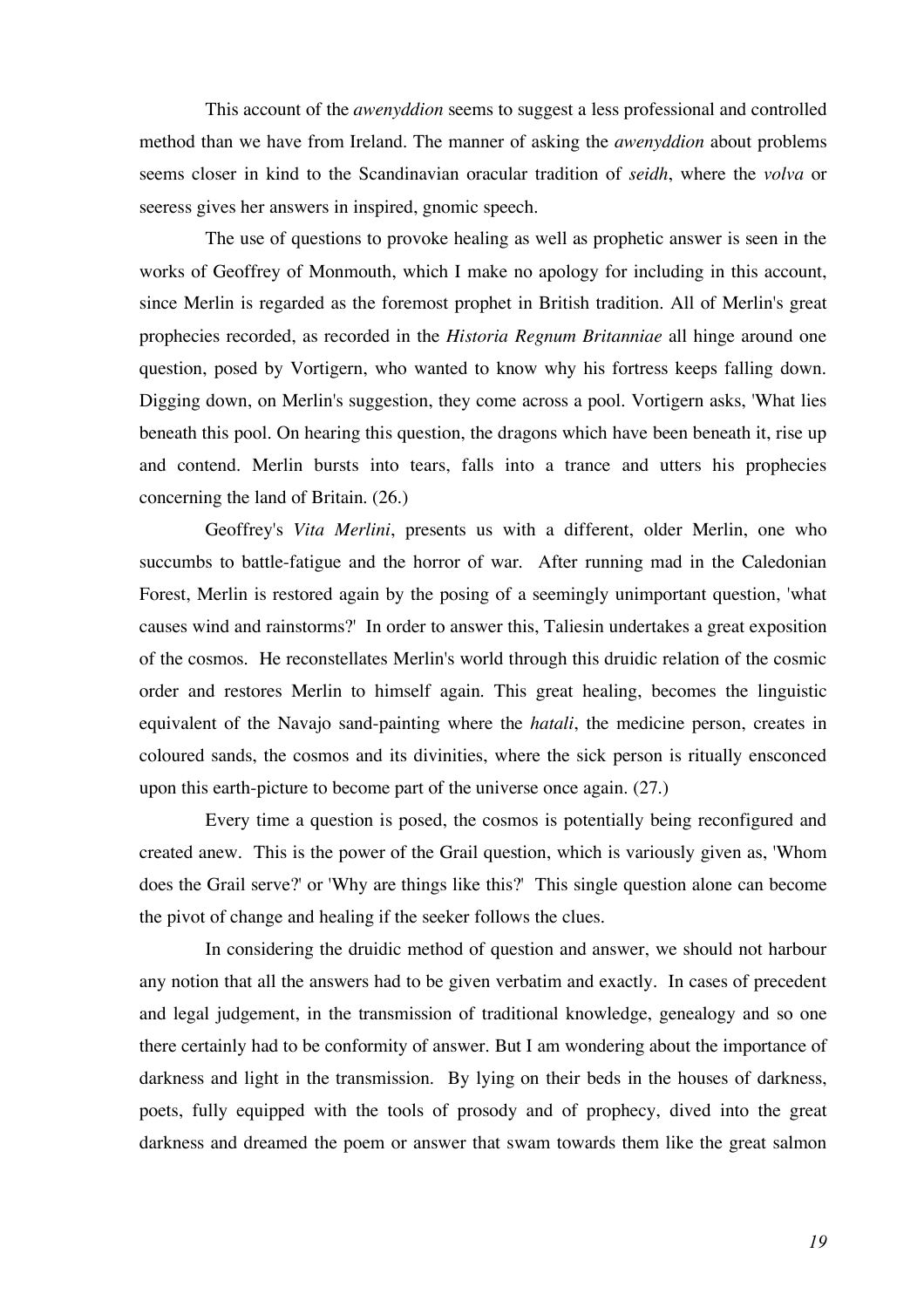from the great waters of the river of inspiration. As Fionn Mac Cumhail proved to his own druidic teacher, you might catch the salmon, but the proof of the wisdom was in the eating.

Questions are but a means to the theft of wisdom, and the more skilful the questioner, the more likely the answer dances upon the end of his rod. Ignorance separates us from knowledge. But as Socrates tells us:

'If it is true that we acquired our knowledge before our birth, and lost it at the moment of birth, but afterward, by the exercise of our senses upon sensible objects, recover the knowledge which we had once before, I suppose that what we call learning will be the recovery of our own knowledge, and surely we should be right in calling this 'recollection.' (28.)

The continuance of the druidic tradition into our own era is still based upon the oral tradition because it depends upon our recollection. Not a cosy, pink-spectacled, romantic Druidry, but when where we believe that the questions are still our teachers: every generation must answer them by applying directly to the source, just as the *filidh* did when they used the Three Illuminations.

Questions make the invisible visible and so must be a prime tool in the task of druidic transmission. If we continue to be skilful in our own questioning, there is no ignorance that cannot be illuminated.

#### NOTES:

1. Phaedo 72e-73b in Plato: Collected Dialogues, ed. Edith Hamilton & Huntington Cairns, Princeton University Press, 1962

2. Julius Caesar: The Conquest of Gaul, VI,14 trans. S.A. Handford, Penguin, 1951 3. Plato op. cit., Phaedrus 275a

4. The problem with Celtic material in general, it will be argued, is that it has been transcribed at some remove from an oral tradition, and then often re-transcribed as texts decayed, allowing for errors, interpolations and other discrepancies such as Christian reinterpretation, in the case of the early material. We do know that the structures of bardic learning, which are the only detailed framework that we possess for any druidic curriculum, are closely paralleled by the clerical curriculum. While the textual material may not seem perfect, it nevertheless contains conservative elements that help us reach into earlier oral times.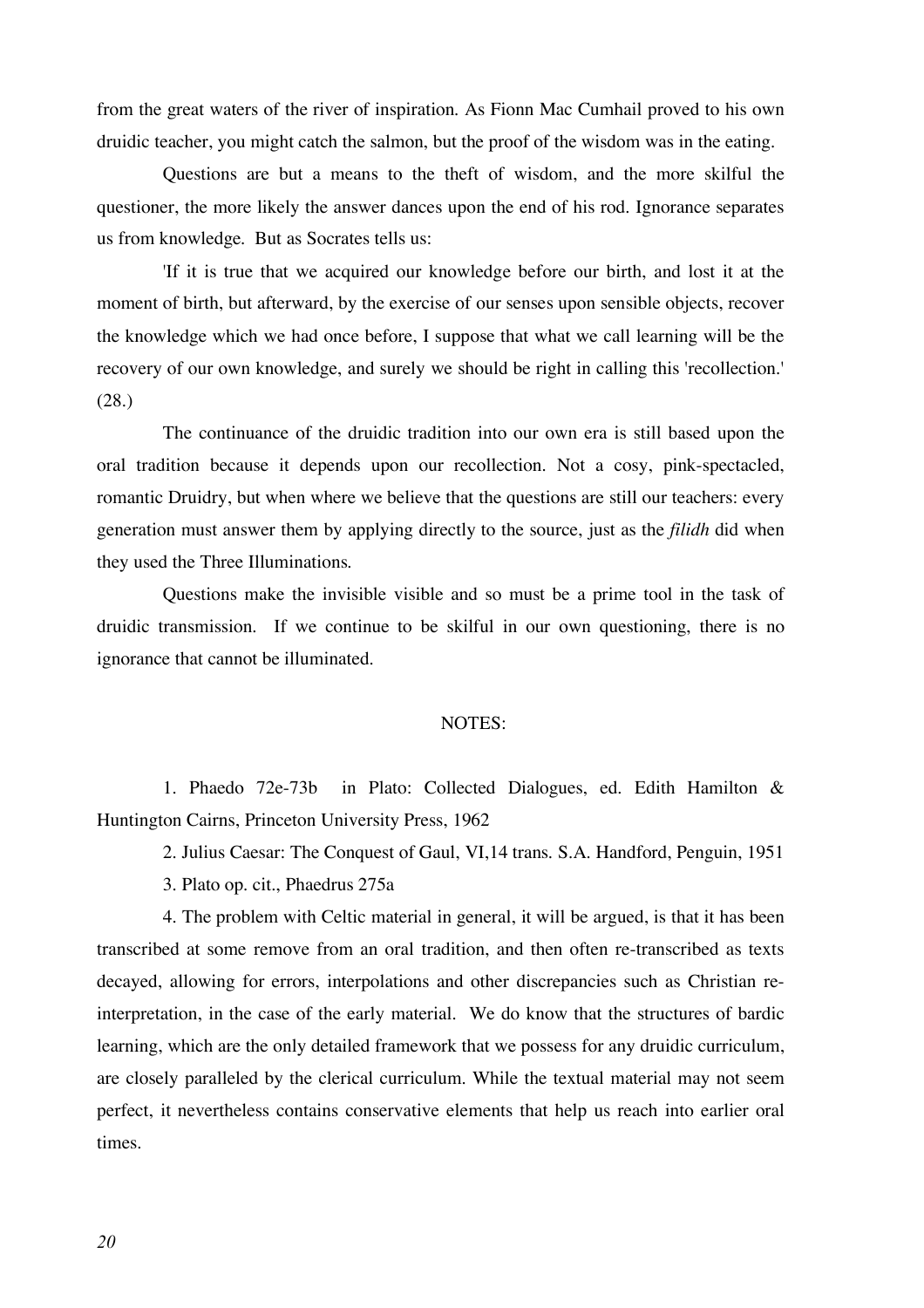5.The trefocul is glossed thus: 'three words are in it: two words of praise are given after the reproach which the third word causes' the palliative after a satire! See Senchus Mor, III, 92,10.

6. Auraicept na N'Eces, ed. George Calder, Four Courts Press, 1995

7. Christian Guyonvarc'h, The Making of a Druid, Inner Traditions, 2002, p 5

8. ibid p.45

9. ibid. p. 57-8.

10. An Interactive Dialogue: Talmud and the New by Mel Alexenberg, in Parabola Summer 2004

11. Original translation c. Caitlín Matthews from the 14th century Welsh manuscript, Llyfr Taliesin

12. The Celtic Heroic Age ed. John T.Koch & John Carey p.259

13. ibid

14. Saltair na Rann quoted in Caitlín Matthews, Celtic Spirit, Harper SanFrancisco, 1999

15. Caitlín & John Matthews, Encyclopaedia of Celtic Wisdom, Rider, 2000

16. Garrett S. Olmsted, A Definitive Reconstructed Text of the Coligny Calendar, Journal of Indo-European Studies, Monograph no 39, 2001.

17. Taliesin's Bardic Lore: from Red Bk Hergest - Prif gynarch geluyd trans. Caitlín Matthews

18. Caitlín & John Matthews, 2000 op. cit.. p.191

19. The Mabinogi and Other Medieval Welsh Tales, trans. Patrick K. Ford, Iniversity of Callifornia Press, 1977.

20. See, R.J.Stewart and John Matthews, Merlin Through the Ages, Blandford, 1995

21. Caitlín & John Matthews, 2000 op. cit.. p.254

22. John & Caitlín Matthews, Encyclopaedia of Celtic Myth and Legend, Rider, 2002, pp 289-324

23. The wood that represented the ogam letter, Luis, is glossed in Auraicept N-Eces, as 'the friend of cattle.' Op.cit.

24. Caitlín & John Matthews, 2000 op. cit.. p247ff.

25. Gerald of Wales, The Journey Through Wales, trans. Lewis Thorpe, Penguin, 1978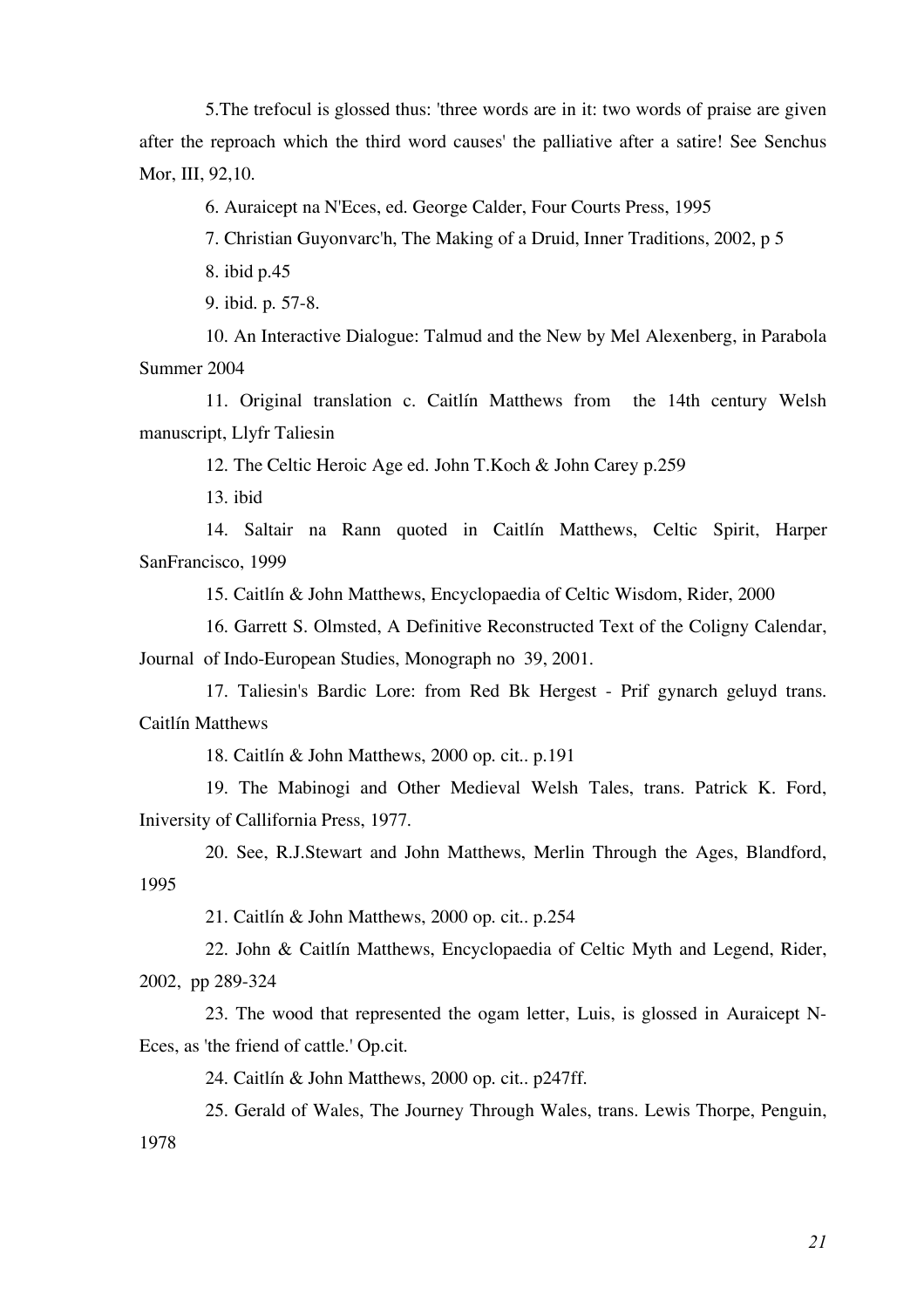26. Geoffrey of Monmouth, The History of the Kings of Britain, trans. Lewis Thorpe. Penguin, 1966

27. R.J. Stewart & John Matthews, op.cit.

28. Plato, op.cit. Phaedo 75,e

29. This and the following section are copyright Caitlín Matthews and are extracted from a forthcoming book, The Kingly Code of Cormac.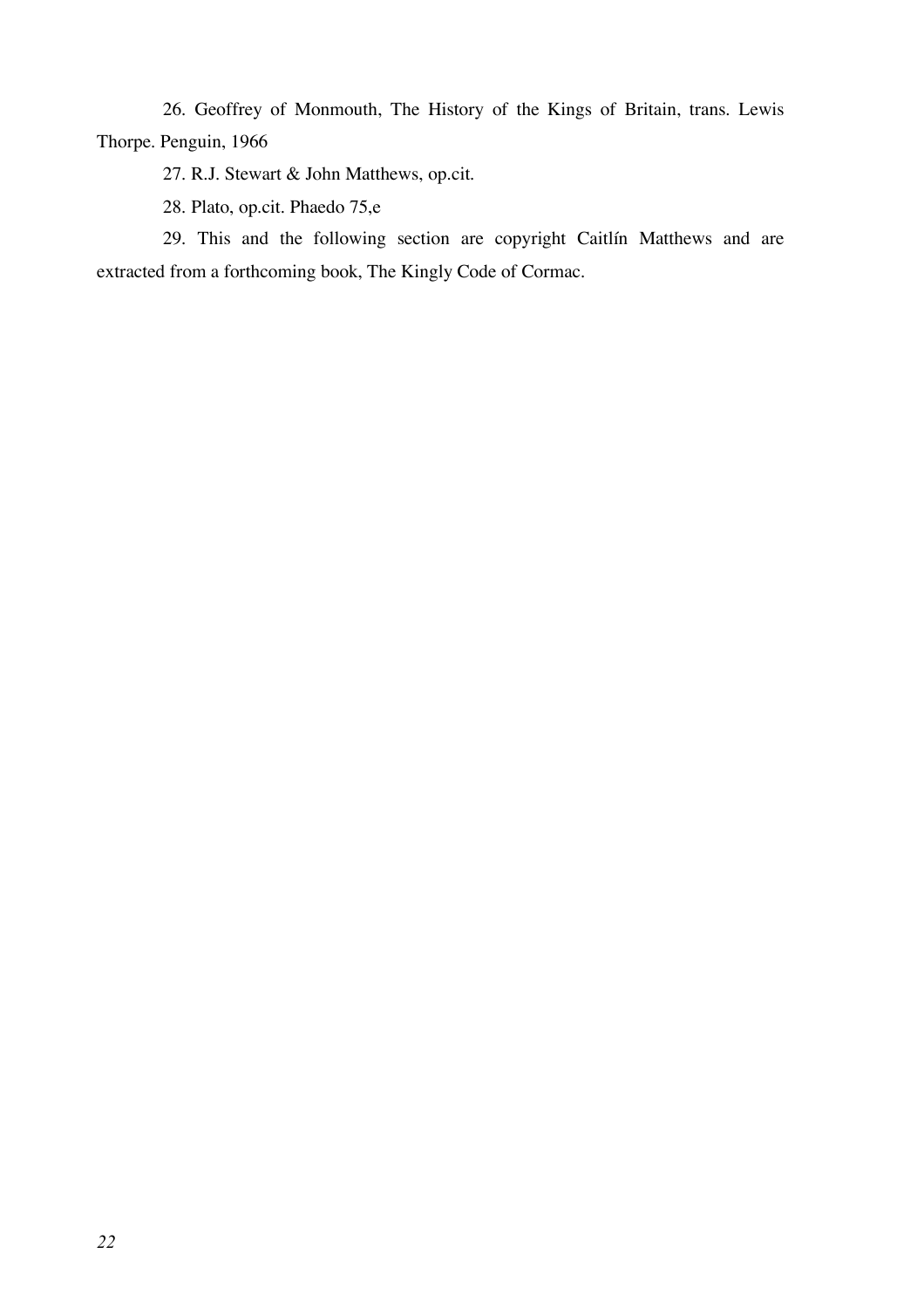## **The Author**

Caitlín Matthews is a writer and teacher whose ground-breaking work has introduced many to the riches of our western spiritual heritage. She is acknowledged as a world authority on Celtic Wisdom and the ancestral traditions of Britain and Europe. Caitlín's interest in druidism has brought a continuing association with OBOD since its reformation, when she served as co-presider. She was the recipient of the Mount Haemus Award in 2004.

Caitlín appears frequently on international radio and television, and was the songwriter and Pictish language originator for the Jerry Bruckheimer film *King Arthur*. With John Matthews, her partner, who was historical consultant on the film, she shared in the 2004 BAFTA award given to Film Education for the best educational CD Rom: this project introduced school-children to the life and times of King Arthur.

With John Matthews and Felicity Wombwell she is co-founder of *The Foundation for Inspirational and Oracular Studies*, which is dedicated to the sacred arts. Their FíOS shamanic training programme teaches students the healing arts as well as hosting masterclasses with exemplars of living sacred traditions. Caitlín has a shamanic practice in Oxford dedicated to healing soul sickness and ancestral fragmentation, as well as helping clients find vocational and spiritual direction. She teaches internationally.

Caitlín's books include *Singing the Soul Back Home*, *Mabon and the Guardians of Celtic Britain*, *The Psychic Protection Handbook*, and *The Da Vinci Enigma Tarot*. She is co-author, with John Matthews, of the *Encyclopedia of Celtic Wisdom* and *Encyclopaedia of Celtic Myth and Legend*. Her books have been translated into more than fifteen languages from Brazil to Japan.

> See www.hallowquest.org.uk Postal address: BCM Hallowquest, London WC1N 3XX, U.K.